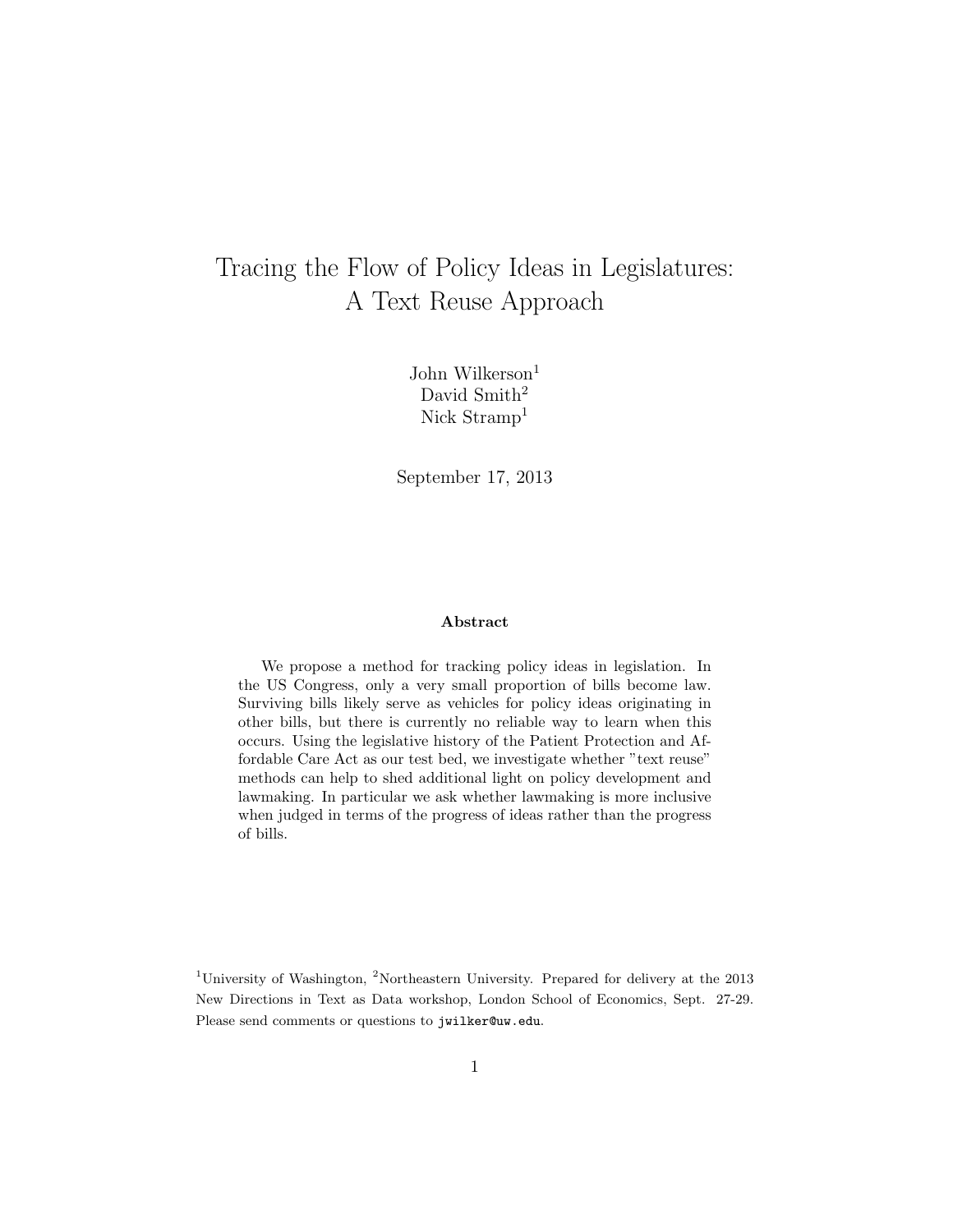## 1 Introduction

An irony of the Patient Protection and Affordable Care Act (Obamacare) is that one of its key provisions, the individual insurance mandate, has conser-vative origins.<sup>[1](#page-0-0)</sup> In Congress, the requirement that individuals to purchase health insurance first emerged in Republican health care reform bills introduced in 1993 as alternatives to the Clinton plan. The mandate was also a prominent feature of the Massachusetts plan passed under Governor Mitt Romney in 2006. According to Romney, "we got the idea of an individual mandate from [Newt Gingrich], and [Newt] got it from the Heritage Foundation."

To date, systematic studies of lawmaking in Congress have focused almost exclusively on the progress of bills. Yet most bills never become law, and the versions of those that do often evolve to the point that the enacted version of a bill is substantially different from the one that was introduced. What is needed is an approach to tracing the progress of the policy ideas lawmakers propose, rather than just the progress of their bills.

We begin by discussing why attention to policy ideas can be informative. We then approach the tracing of policy ideas as scholars in other fields approach plagiarism detection and genetic matching. Whether these methods will also work to capture policy ideas is an unanswered question. A central focus is on validation. We develop a gold standard dataset of human-labeled cases, and

<sup>&</sup>lt;sup>1</sup>http://www.forbes.com/sites/aroy/2012/02/07/the-tortuous-conservative-history-ofthe-individual-mandate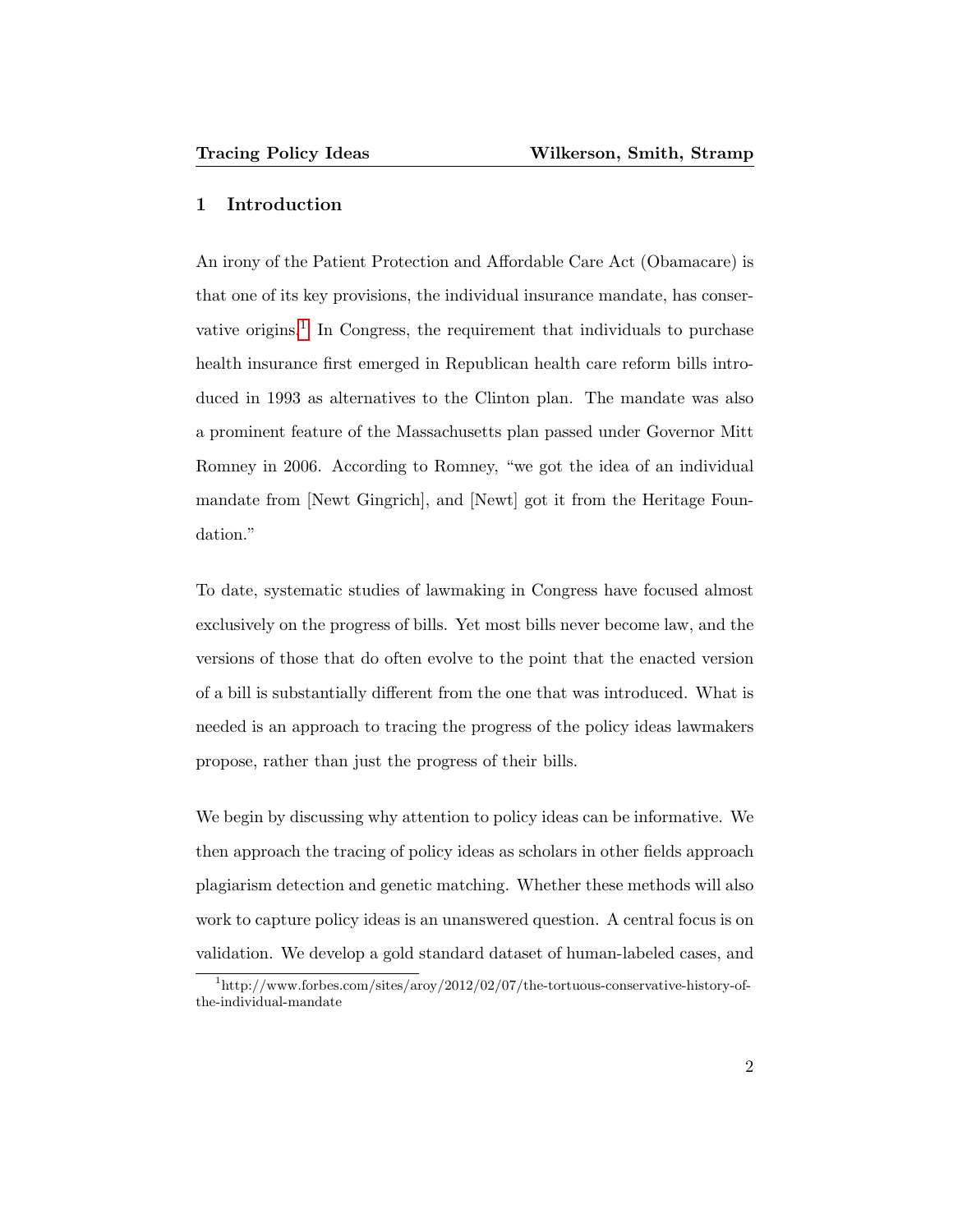then assess performance using out-of-sample prediction. Lastly we illustrate the method's potential by tracing the legislative origins of ideas found in the Patient Protection and Affordable Care Act (PPACA).

## 2 Policy Ideas in Legislation

How often do laws incorporate policy ideas originally proposed in other bills? How often do laws sponsored by members of one party include ideas proposed by members of the other party? Are ideas more likely to be shared in the House or Senate, or in some committees? Which legislators' ideas get picked up and why? How have political developments, such as increasing partisan polarization altered this policy development process? These questions have never been investigated because they require a method for systematically tracing policy ideas in legislation.

Examples of the potential value of such a method are easy to come by:

- As introduced in 2009 HR 3590 was six pages long and promoted veteran home ownership. As enacted in 2010, HR 3590 was over 900 pages in length and reformed the US health care system.
- The USA Patriot Act Reauthorization of 2005 contained numerous provisions having nothing to do with terrorism, such as Title VII, the Combat Methamphetamine Epidemic Act, and section 121, modifying the definition of contraband cigarettes.
- A bill proposing a tariff on imported wool trousers, sponsored by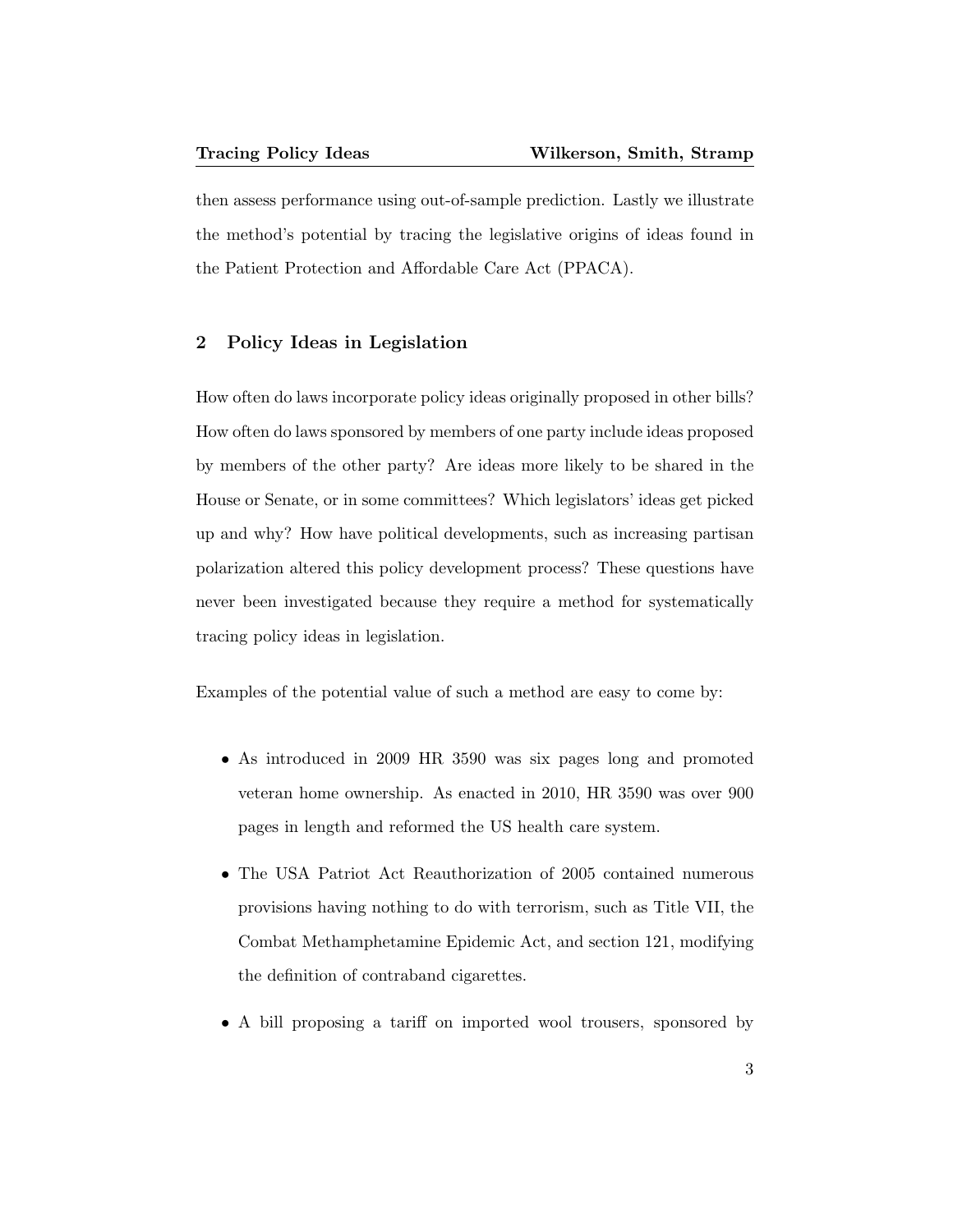Democratic Representative (Martin Meehan-MA), died in the House Ways and Means Committee in 1999. Later the same year, Congress passed a law sponsored by the chairman of Ways and Means that included an identical provision.

Bills are best thought of as "vehicles" for policy ideas (Adler & Wilkerson 2012). Many if not most important bills are largely drafted by committee staff under the supervision of the committee or subcommittee chair (Evans 1991, Kaiser 2013). The substance of these bills reflects input from a variety of sources other than the bills named sponsor. Furthermore, bills evolve. The popular view of lawmaking sees this evolution as a policy refinement process the original proposal is scrutinised and edited to address its shortcomings. But bills evolve for other reasons as well. Provisions are added as lawmakers try to address vexing policy problems, engage in logrolling, or capitalize on "must act" procedural opportunities (Krutz 2001).

The linear "legislative process" perspective taught in civics courses fails to capture the twists and turns of many policy proposals in Congress. The bill that served as the vehicle for the Patient Protection and Affordable Care Act (aka Obamacare) was HR 3590 (Figure [1\)](#page-5-0). However, most of the markup activity related to health care reform occurred in the House over a three month period (July-September 2009) as three committees considered and reported a different bill, HR 3200. But instead of passing this bill, the House passed HR 3962, a bill subsequently introduced by Speaker Pelosi. The Senate never considered HR 3962 however. Its relevant committees reported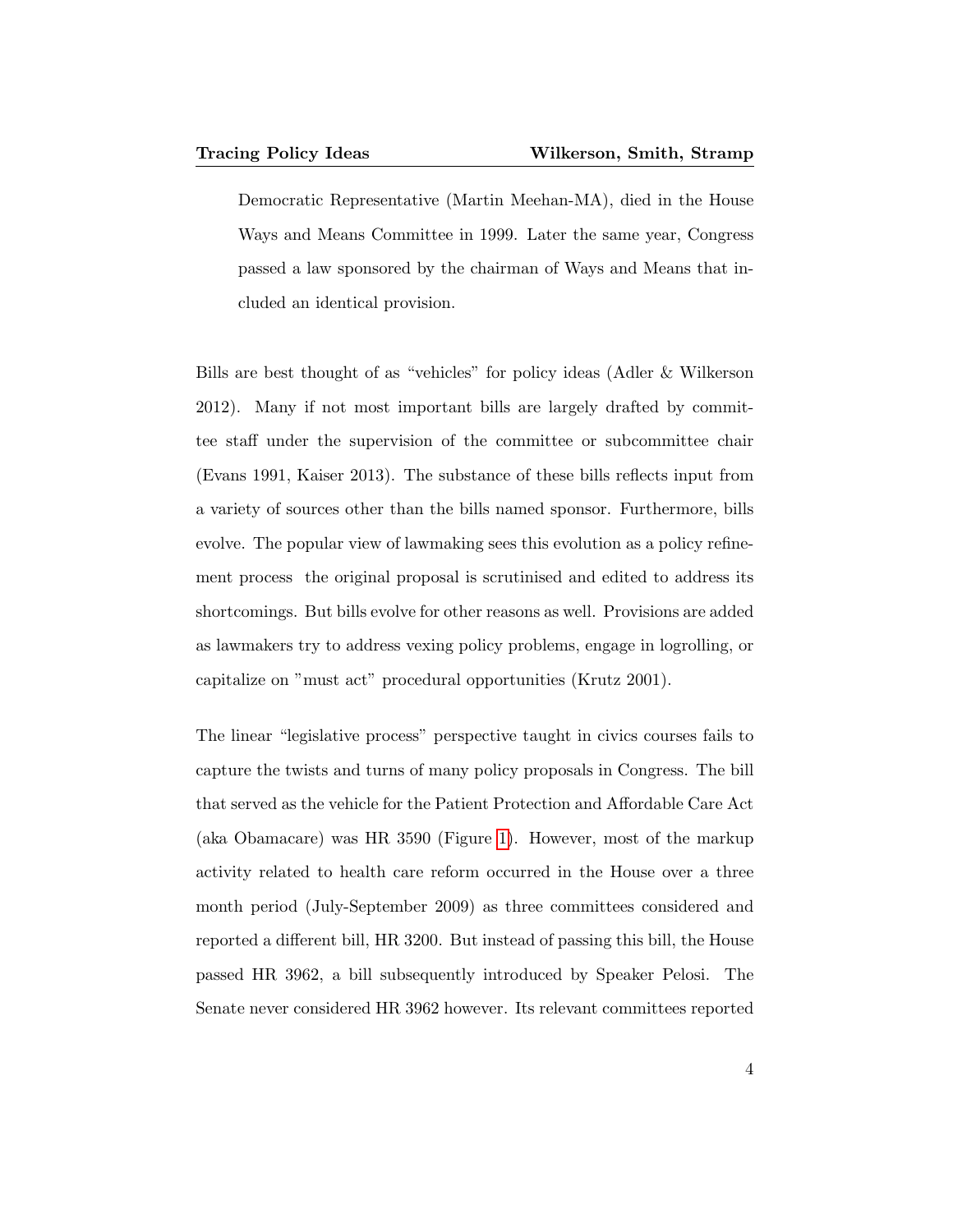their own bills (S1679 and S 1796) which also never made it to the floor. Ultimately the Senate took up a bill relating to veterans home ownership passed earlier by the House (HR 3590), stripped its content, and inserted health care reform legislation. The House accepted HR 3590 as amended by the Senate without changes and the PPACA became law. However then House then followed up by passing another bill (HR 4872) that included desired changes that did not make it into HR 3590.

Clearly, approaches that focus on the progress of individual bills miss important dynamics of lawmaking. Our goal is to begin to explore whether it is possible to systematically study the progress of ideas in legislation.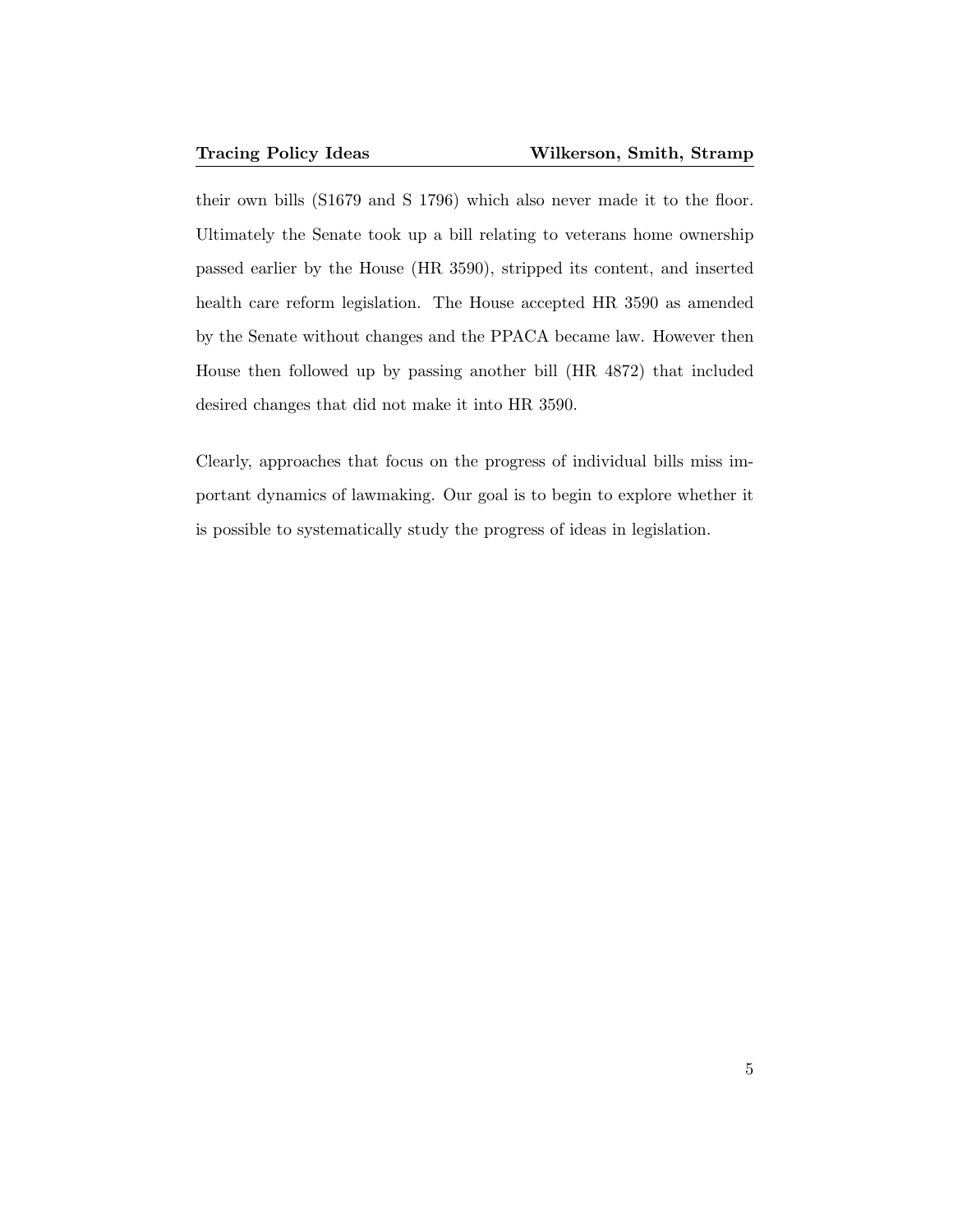

 $\circ$ 

Note: The shaded cells indicate bills substantively related to health care reform. For example, HR 3590 as introduced was about home loans for veterans. After the House passed HR 3590, the replaced the bill's content with its version of the PPACA. Similarly, the Senate used HR 3962, originally the House version of health care reform, as the vehicle for a different set of policies once HR 3590 was enacted.

<span id="page-5-0"></span>Figure 1: Bills Providing Major Policy Contributions to Health Care Reform in the 111th Congress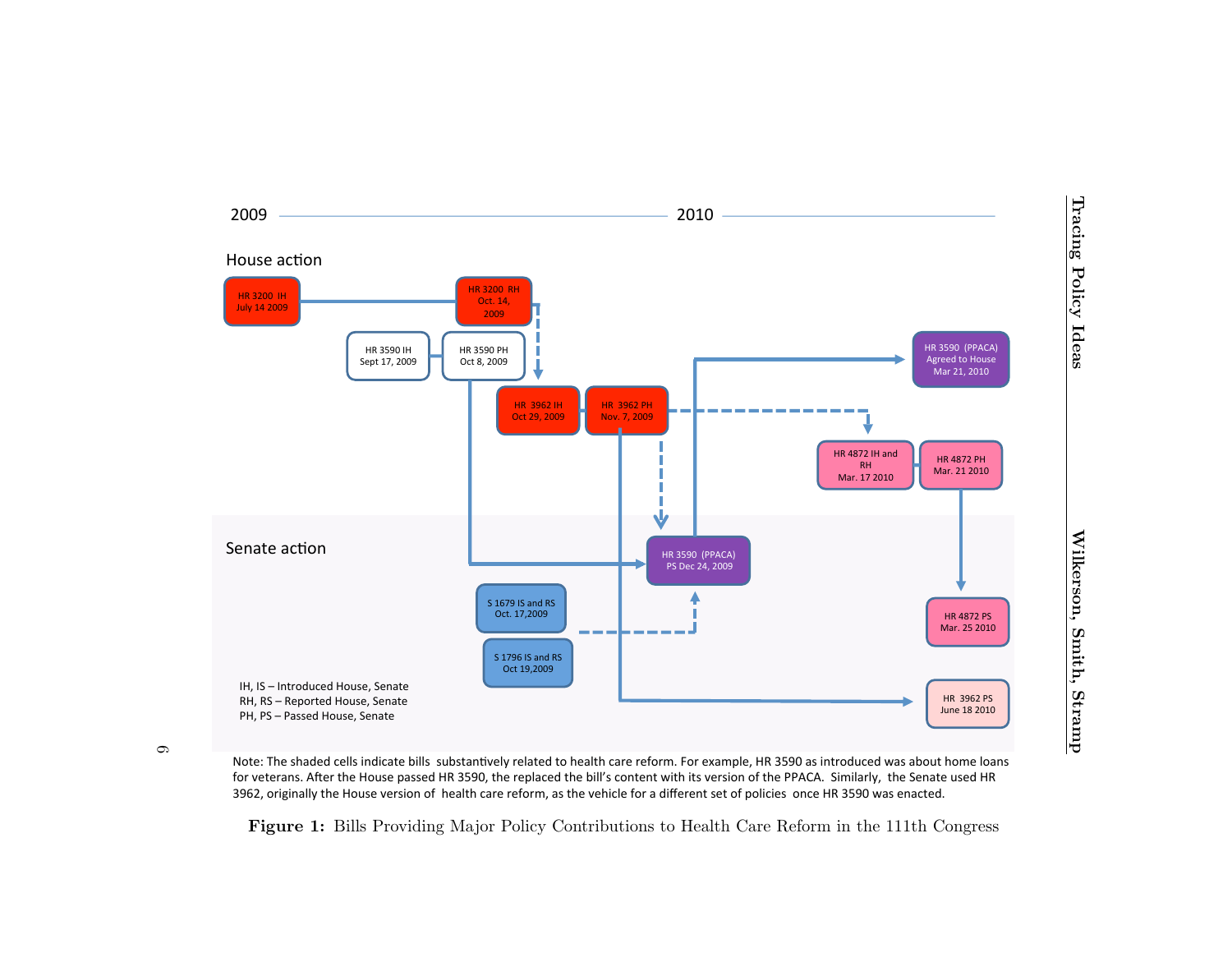## 2.1 Operationalizing the Policy Idea

Policies are a legislature's most important products. Yet policy substance has received limited attention in legislative studies.<sup>[2](#page-0-0)</sup> Legislative scholars study ideology, voting patterns, agenda setting and many other topics because of their implications for policy outputs (Shepsle & Weingast 1987, Krehbiel 1998, Poole & Rosenthal 2000, DeGregorio 1999, Cox & McCubbins 2005, Baumgartner et al. 2009). Even research on legislative productivity and policy reversals devote limited attention to policy substance (Mayhew 1991, Krehbiel 1998, Binder 2003, Clinton & Lapinski 2006, Maltzman & Shipan 2008, Berry, Burden & Howell 2010). Although scholars have also long been interested in legislator effectiveness (Volden, Wiseman & Wittmer 2013, Hasecke & Mycoff 2007, Krutz 2005, Anderson, Box-Steffensmeier & Sinclair-Chapman 2003, Ainsworth & Hanson 1996, Schiller 1995), nearly all of their studies gauge effectiveness in terms of bill progress, leading to the not surprising finding that committee chairs and majority party members are by far the most effective legislators. [3](#page-0-0) Policy agenda setting research portrays policy change as an event driven process where entrepreneurs capitalize onlegislative "windows of opportunity." Yet little of this research systematically traces how much opportunity different windows afford (Walker 1977, Kingdon 1995, Baumgartner & Jones 1993).

We hope to be able to shed new light on policymaking by tracing the progress

<sup>&</sup>lt;sup>2</sup> for recent exceptions see (Burstein, Bauldry & Froese 2005, Ryan & Wojcik 2013, Huberty 2013)

<sup>&</sup>lt;sup>3</sup>Miquel and Snyder (2006) is a noteworthy exception that relies on surveys of effectiveness for the North Carolina legislature.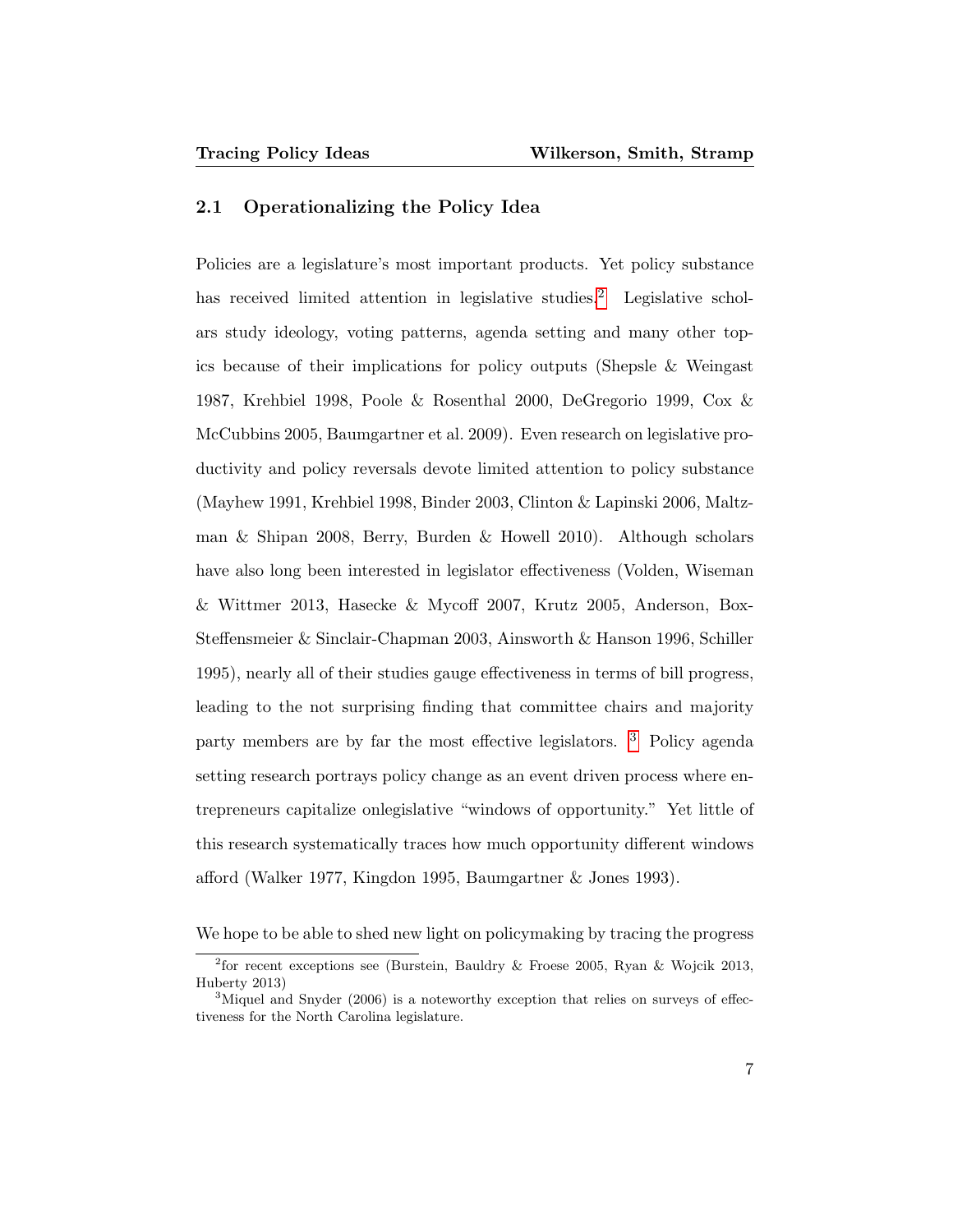of policy ideas in legislation. The term "policy idea" is admittedly amorphous. In this paper, we operationalize it in a limited, technical way. We also do not address the broader question of where ideas come from, an important area of existing research (Schulman 1988, Quirk 1988, Legro 2000). Finally, we limit our attention to tracing ideas within the legislative process, and do not consider the important question of where lawmakers get their ideas.

Our motivation for tracing policy ideas is nicely illustrated in Walker's (1977) description of the development of automobile safety legislation in the 1960s, when two junior senators sponsored legislation that attracted the interest of a senior senator:

By the time traffic safety legislation reached the stage of serious formulation and debate in 1966, its original sponsors had been pushed aside by Senators better placed to create a winning coalition. Senators Ribicoff and Gaylord Nelson, both of whom had pressed for the legislation in the early stages, were displaced by Warren Magnuson, the powerful chairman of the Senate Commerce Committee. Under his leadership a legislative victory was achieved against the determined opposition of powerful industrial interests - a result that few Senate insiders would have predicted when debate began on the issue (Walker 1977, 435).

Such idea recycling seems to be common enough that norms govern when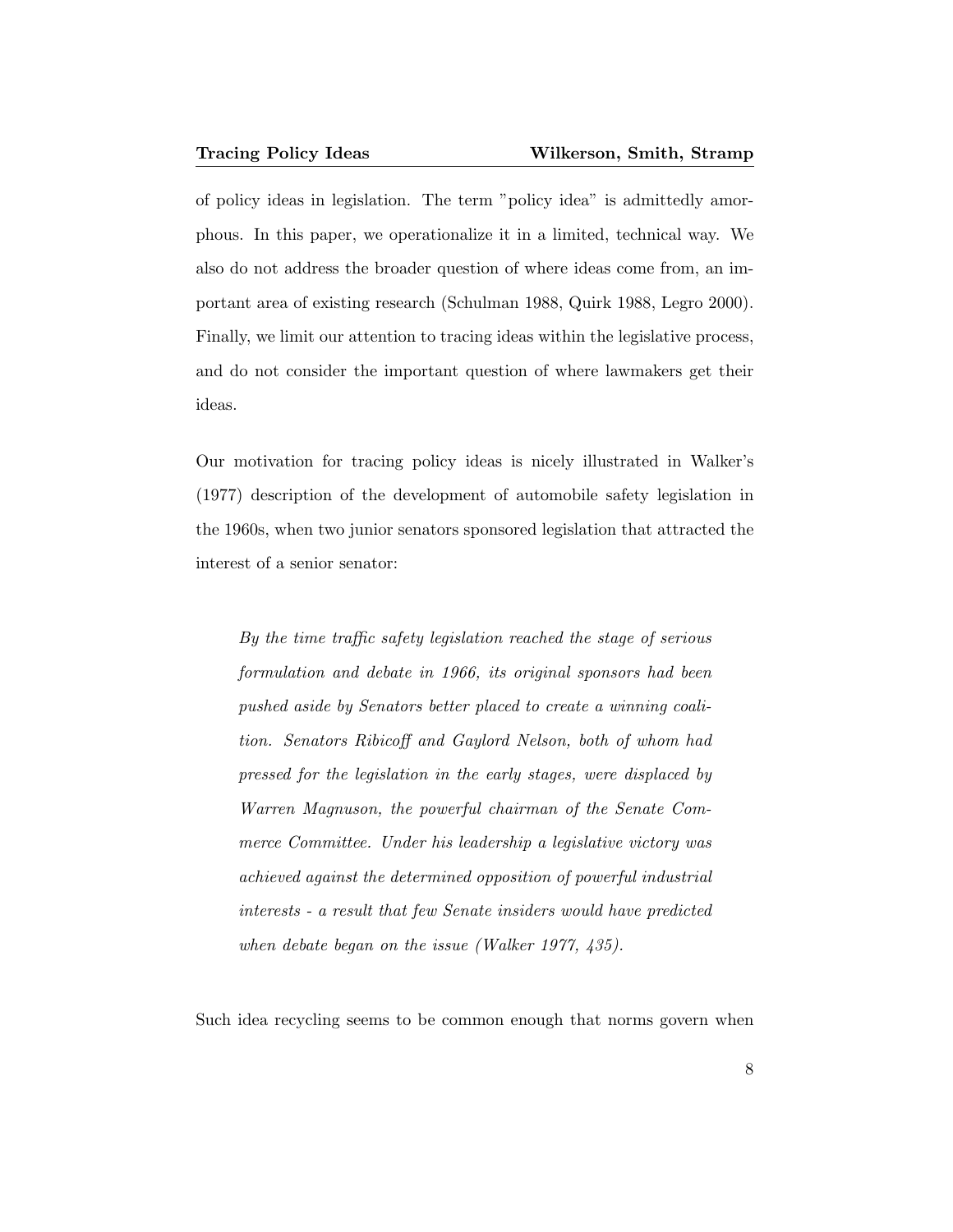it is acceptable: "Often, members will pick up old pieces of legislation and sponsor them anew, especially if a member has retired or the bill has been gathering dust for years." But, said one staffer "'[y]ou don't take someone else's stuff without asking."[4](#page-0-0)

The challenge is to systematically detect when idea recycling occurs. Burstein et al (2005) use the bill summaries prepared by the Congressional Research Service (CRS) (<http://thomas.loc.gov>) to trace the progress of a pre-selected set of 40 policy proposals across time. They assume that two bills propose the same thing when their summaries are "virtually the same."

CRS also lists "related" bills deemed to be important sources of substance in a bill or law. Unfortunately, it is not always evident which version of a bill is being related or summarized, given that bills evolve. For the PPACA, half of the related bills are about home mortgages, while the other half are about health care.

Our approach is to focus on legislative text. We assume that two bills share a policy idea when they share similar text. Of course, this raises many questions about whether similar text does actually capture shared policy ideas. This paper constitutes an early cut at the question.

<sup>4</sup> "Joe Walsh Takes Without Asking" [http://www.politico.com/news/stories/0712/](http://www.politico.com/news/stories/0712/79101.html) [79101.html](http://www.politico.com/news/stories/0712/79101.html)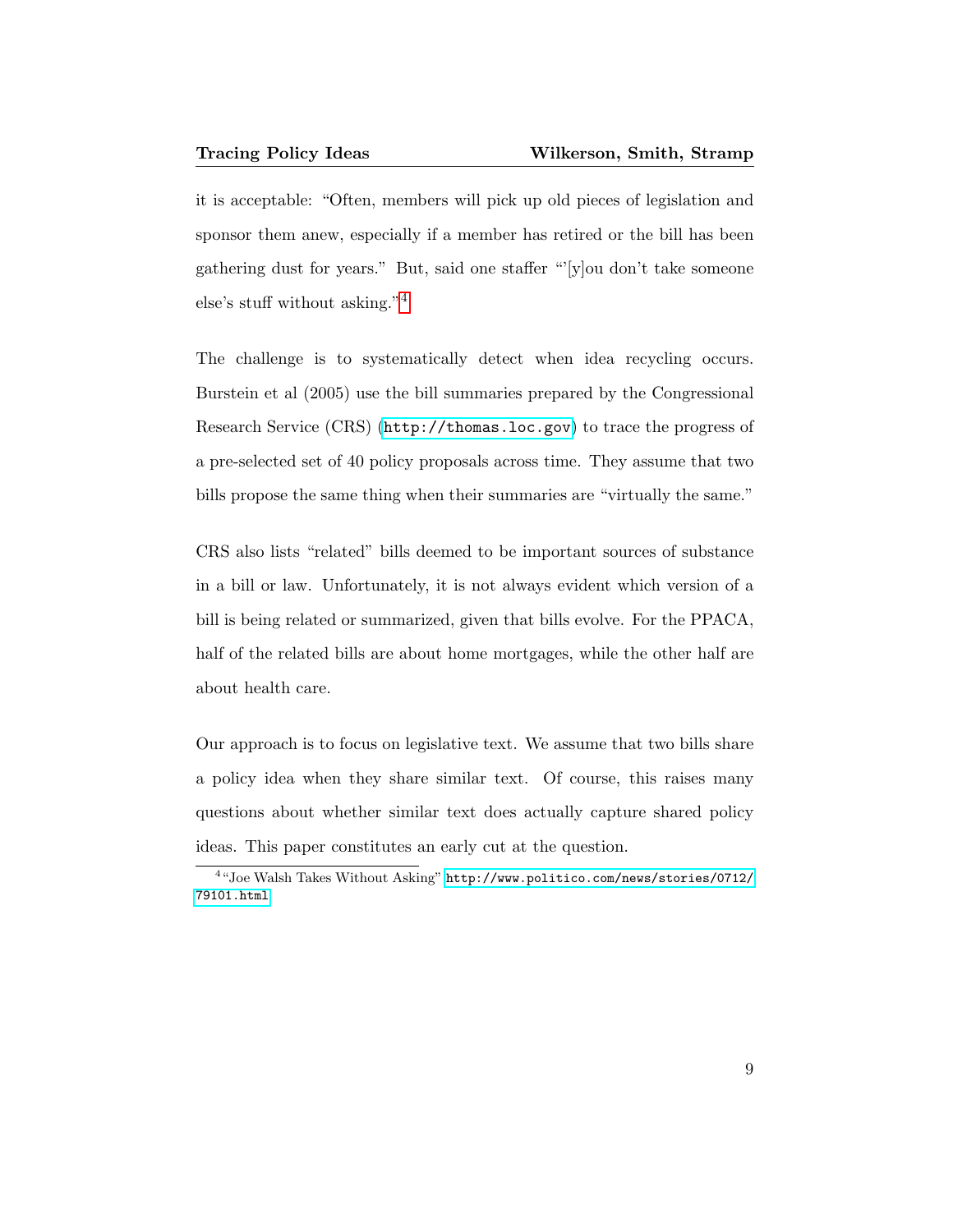## 2.2 Bill Sections as ideas

Congressional bills have a structure that closely matches the objectives of this project: "almost always, from the earliest days of the Republic, the text of a law, if divided at all, has been divided into sections" (Bellis 2008). According to convention, each bill section "shall contain, as nearly as may be possible, a single proposition of enactment." Focusing on the bill section makes conceptual sense. It also helps to address the computational challenges associated with comparing the text of so many bills.

Figure [2](#page-10-0) illustrates a textual comparison of two sections from two bills. The text in the figure is a merger of Section 2 of the Methamphetamine Precursor Control Act of 2005 (H.R. 1056 - introduced March 2, 2005 by Democratic Representative Darlene Hooley (OR)); and Section 721 of the USA Patriot Act Improvement and Reauthorization of 2005 (HR 3199 - introduced July 11, 2005 by Republican Representative James Sensenbrenner (R-WI)). The highlights indicate text that is unique to one section (the green text is found only in H.R. 1056; the yellow in HR 3199). The non-highlighted text is shared.

In our view the shared text clearly conveys a shared policy idea, giving the Attorney General greater regulatory control over the importation of chemicals used to manufacture meth. This seems to be an example of an idea sponsored by a minority party member being incorporated into a majoritysponsored law. The only other bill containing similar language (HR 3889) was introduced more than three months after H.R. 1056.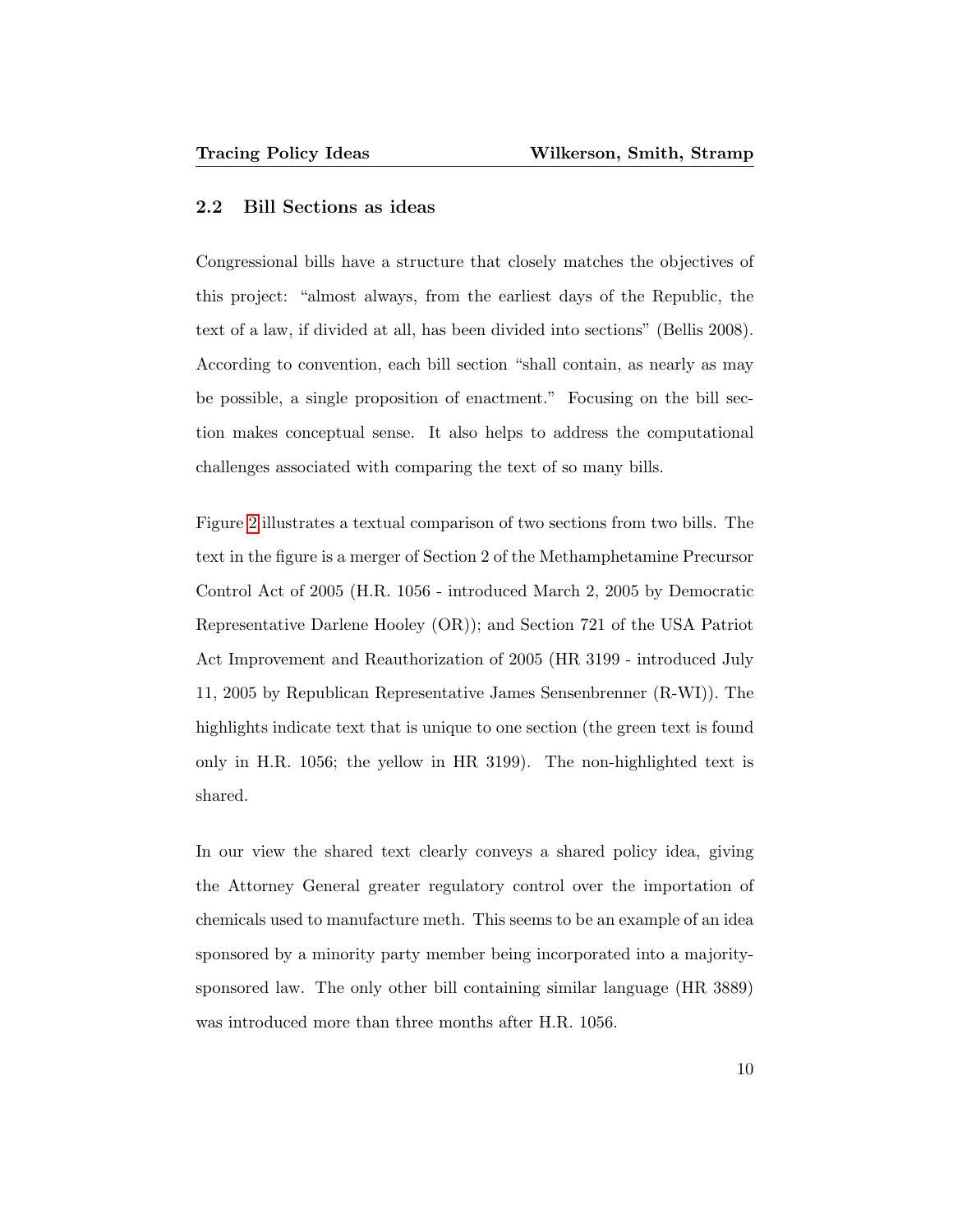Section 1926 (socion 1915 of the Centrolled Substances Inpert end Export Act (21 U.S.C. **99249971).** as a model of the Higger Library Comparison of the end the Comparison of the Policy Idea<br>Incrementation of the Same Polic

<span id="page-10-0"></span>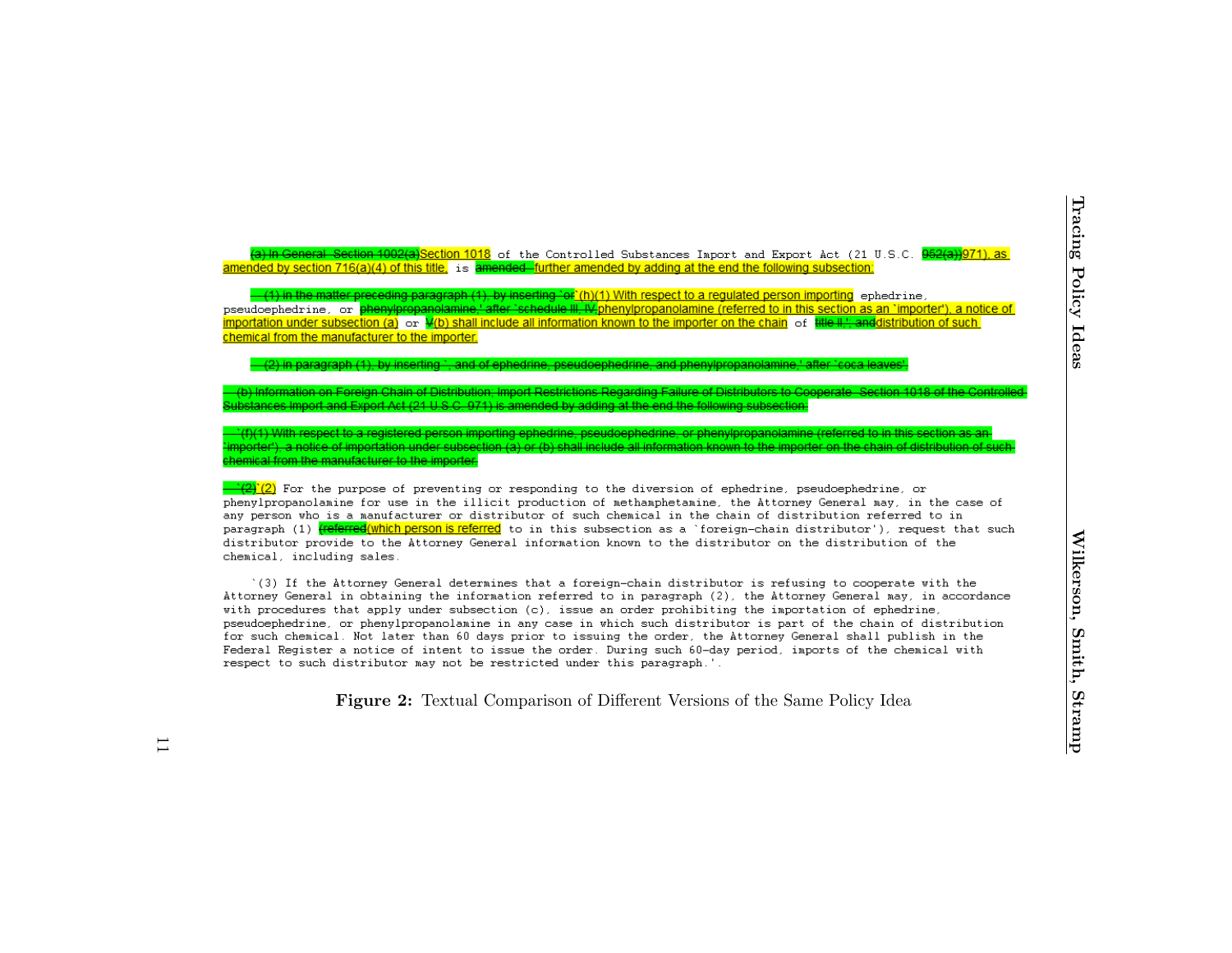Congressional bill texts are digitally available from 1989 to the present, over 100,000 introduced bills along with multiple versions for many of them. Our goal in this paper is to ask whether provisions of the PPACA can be traced to other bills introduced in the 111th Congress (2009-10). We first scraped all versions of all  $10,000$  plus bills in this Congress.<sup>[5](#page-0-0)</sup> before parsing the substantive sections (excluding other textual elements as short titles, tables of contents, authorization of appropriations etc.). These 119,704 bill sections are the focus of the current paper.

## 3 A Text Reuse Approach to Tracing Policy Ideas

The Combat Meth Act example illustrates that what is needed is a method that can reliably detect shared policy ideas without requiring exact language matching. As Burstein et al. (2005) succinctly put it: "How similar in content must bills be, to be viewed as manifestations of the same policy proposal? When bills are identical, this is no problem. And when they are very different, it is no problem either" (Burstein, Bauldry & Froese 2005, 296). We draw on a longstanding computer science research agenda examining "text reuse" in documents (Brin, Davis  $\&$  García-Molina 1995, Büchler et al. 2010). A familiar application is the plagiarism software used to compare students submissions to other documents (Hoad & Zobel 2003) but text reuse methods have broad application.<sup>[6](#page-0-0)</sup>

 $^5$ <http://www.gpo.gov/fdsys/browse/collection.action?collectionCode=BILLS>

<sup>6</sup>They are used in informational retrieval (search algorithms) to identify duplicate queries. Communications scholars use them to study the diffusion of memes. Digital humanities scholars use them to trace references to authors or classic texts in literature. Music scholars use them to investigate rhythmic patterns and (potentially) to identify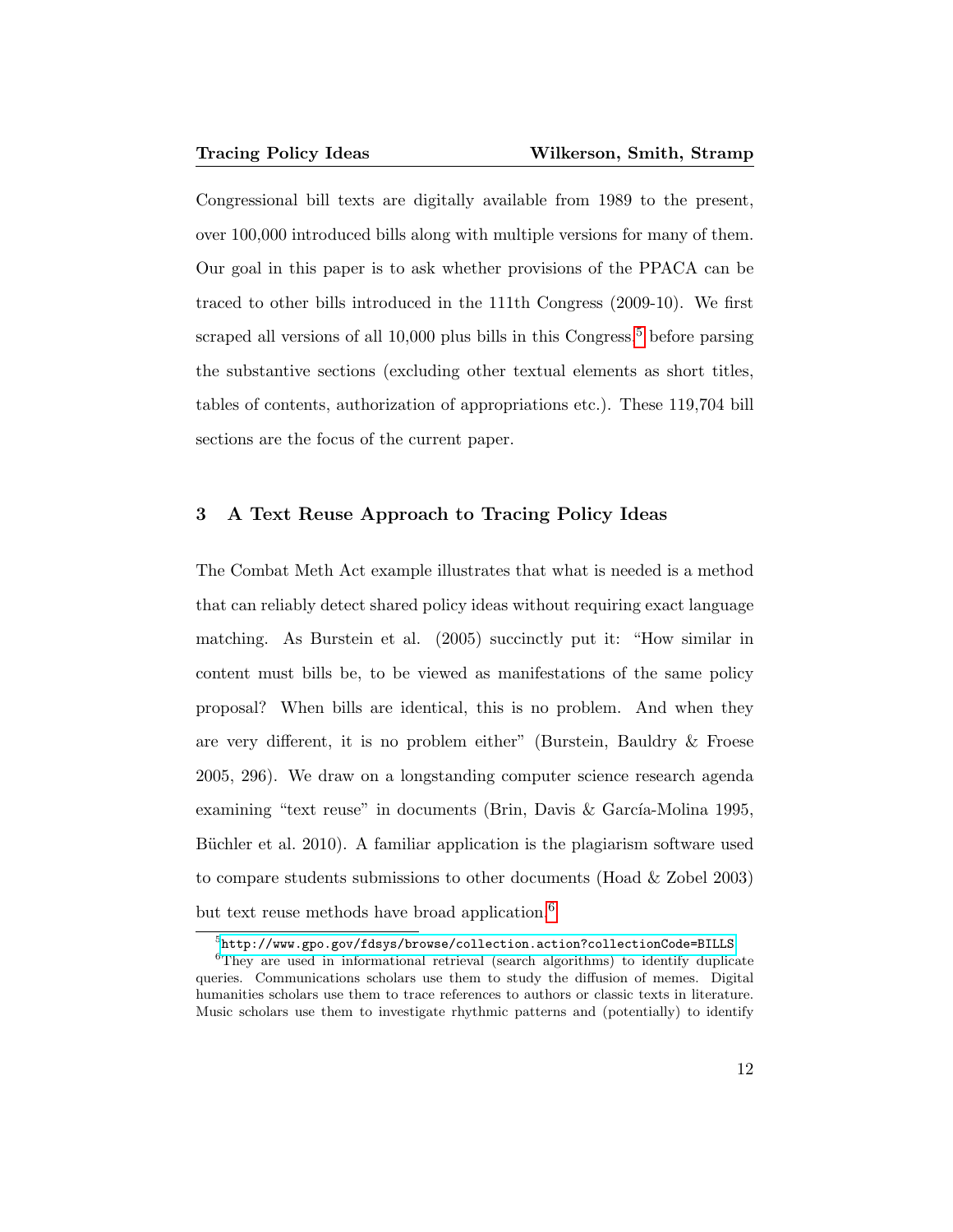Importantly however, whereas plagiarism software is typically used to isolate cases warranting human inspection, we eventually hope to avoid human follow-up by demonstrating that automatically generated similarity scores are predictive of shared policy ideas. This will allow us to study policy ideas in "big data" fashion.

## 3.1 Detecting Candidate Section Pairs

A brute-force approach to text reuse detection would entail comparing the text of every bill section to every section of every other bill. For the 10 Congresses we hope to analyze, this would mean more than 500 billion comparisons of sometimes lengthy sections. With collections of this size, achieving the right balance between accuracy and speed is essential. We first describe a more efficient method for reducing candidate section pairs, and then a less computationally expensive method for comparing the substance of those paired sections.

When applied to text, many machine learning algorithms perform quite well with "bag of words" features. The input to the classifier is simply the presence or frequency of each distinct word in the text, regardless of the order in which those words occur. For text reuse detection, more sequence information is generally helpful, but sequence information is also computationally costly.

One compromise solution we explored was a "bag of n-grams" representacomposers.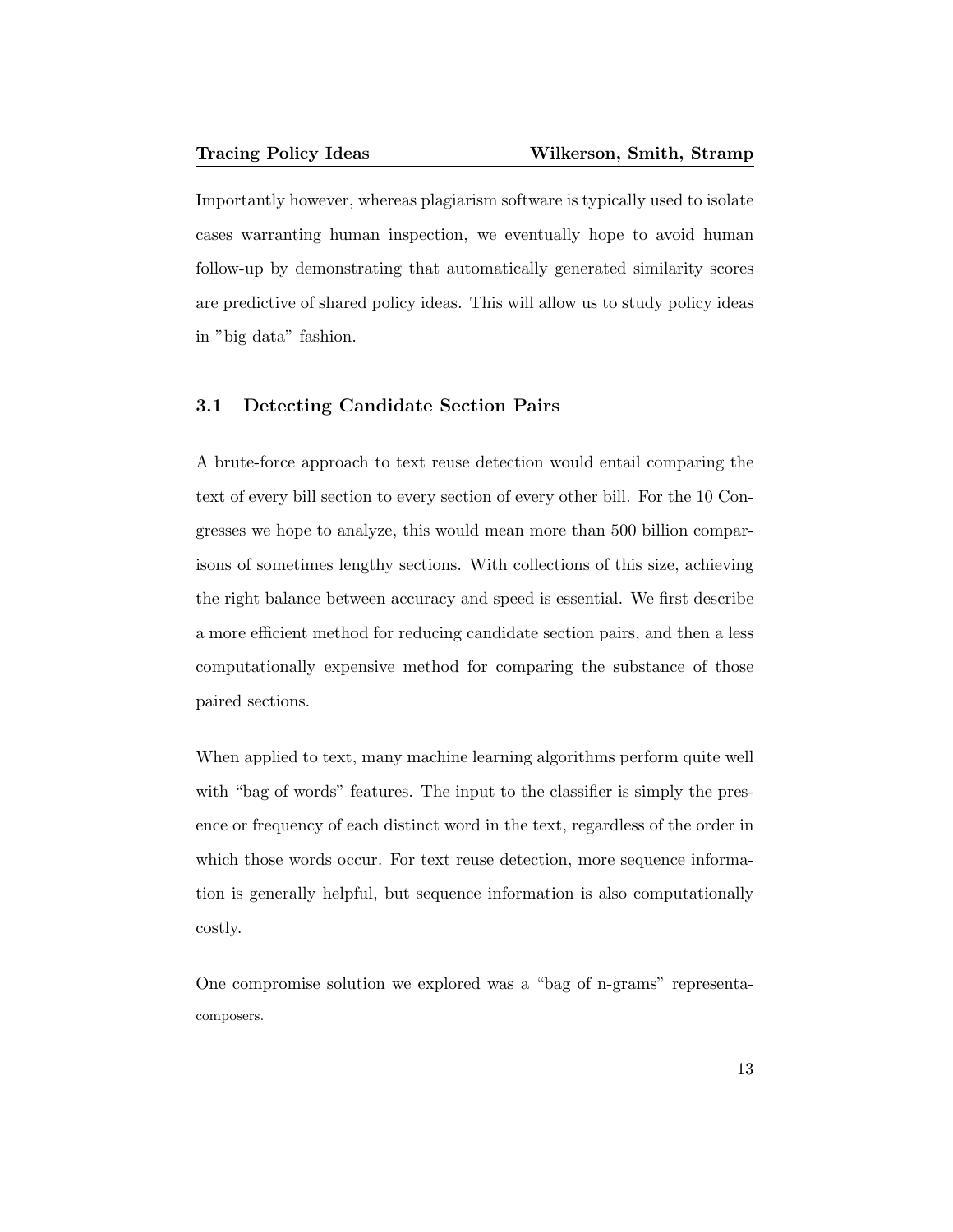tion, which records the count of sequences of 2, 3, 4, etc., characters or words in a section. In a pilot experiment, we computed Dice coefficients (Dice 1945) for each section pair. This measure of similarity is based on the proportion of character bigrams two sections share and required just a day on an ordinary laptop to complete all 10 Congresses. In contrast, a pilot experiment using an off the shelf repeated n-gram plagiarism package (WCopyFind) was estimated to require more than 2,000 hours to complete the 111th Congress on an Amazon EC-2 single instance server, and 30 years to complete all ten.<sup>[7](#page-0-0)</sup>

Algorithmic shortcuts and parallel computing can help to address these computational challenges. We first reduce the number of section pairs to be compared to those that pass a minimal overlap threshold.

We build an inverted index of all the repeated word n-grams in the corpus. We then use the two-pass space-efficient algorithm described by Huston, Moffat  $-\&$  Croft to filter sections that are unlikely to share substantive content with other sections.(2011) In a first pass, n-grams above a threshold are hashed into a fixed number of bins. On the second pass, n-grams that hash to bins with just one occupant are discarded.<sup>[8](#page-0-0)</sup> For this experiment, we limit consideration to n-grams equal to or greater than 10.

Once we have a list of sections for each distinct n-gram (10 or greater), we

<sup>7</sup>WCopyFind offers corner cutting options pairs) using an off-the-shelf was estimated to to speed up processing, but after selecting these options the 111th Congress job was still running after a week. <http://plagiarism.bloomfieldmedia.com>

<sup>8</sup>Due to hash collisions, there may still be a small number of singleton n-grams that reach this stage. These singletons are filtered out as the index is written.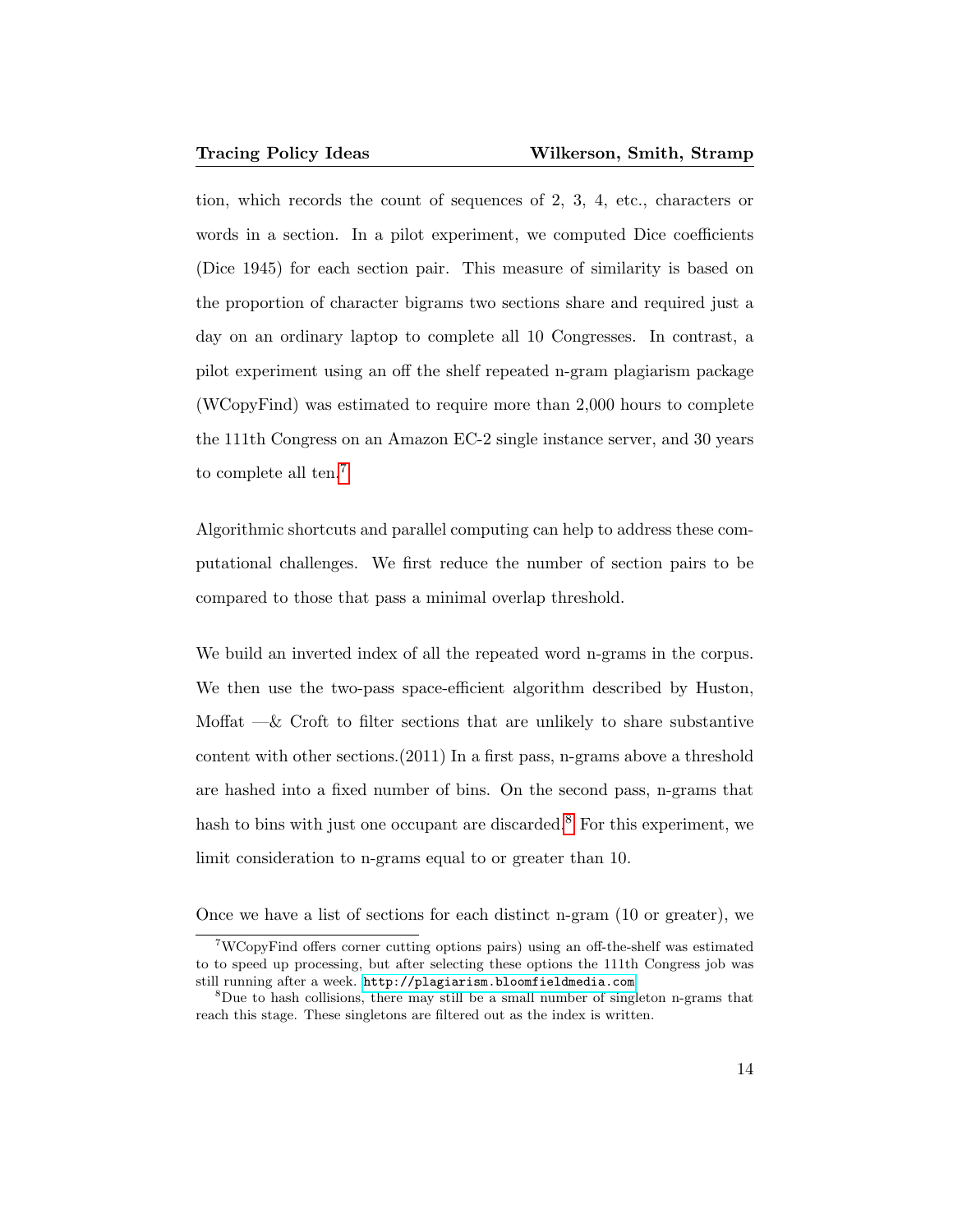output all section pairs in each list.<sup>[9](#page-0-0)</sup> We then sort the list of repeated ngrams by document pair to assign a score based on the number of overlapping n-grams. Lastly, we retain only those section pairs that (in the current experiment) contain at least 5 overlapping n-grams.

For the 119,704 bill sections in the 111th Congress corpus, this n-gram indexing process reduced the candidate section pairs from about 7 billion to 1.6 million, or to just 0.02% of the original number.

# 3.2 Aligning Bill Sections

In terms of how the similarity of bill section pairs might be judged using a repeated n-gram approach, there are two main options. One is to compare the overall similarity of the two sections. The other is to identify and compare the similarity of shared subsequences within the two sections. The former corresponds to a "global" alignment approach(Needleman & Wunsch 1970) where the boundaries of the aligned text are preset. The latter corresponds to a "local" alignment approach where the boundaries are endogenously determined (Smith & Waterman 1981).

We opt for a local alignment approach because it seems best suited to our objective of isolating shared policy ideas. In the meth example of Figure [2,](#page-10-0) the overall sections of the two bills differ in many respects, including over length, suggesting a low global alignment score even though they contain a

<sup>&</sup>lt;sup>9</sup>For the current analysis, we suppress repeated n-grams that appear in different sections of the same version of a bill, and n-grams that occur more than 100 times (on the assumption that frequent n-grams are common idiomatic expressions).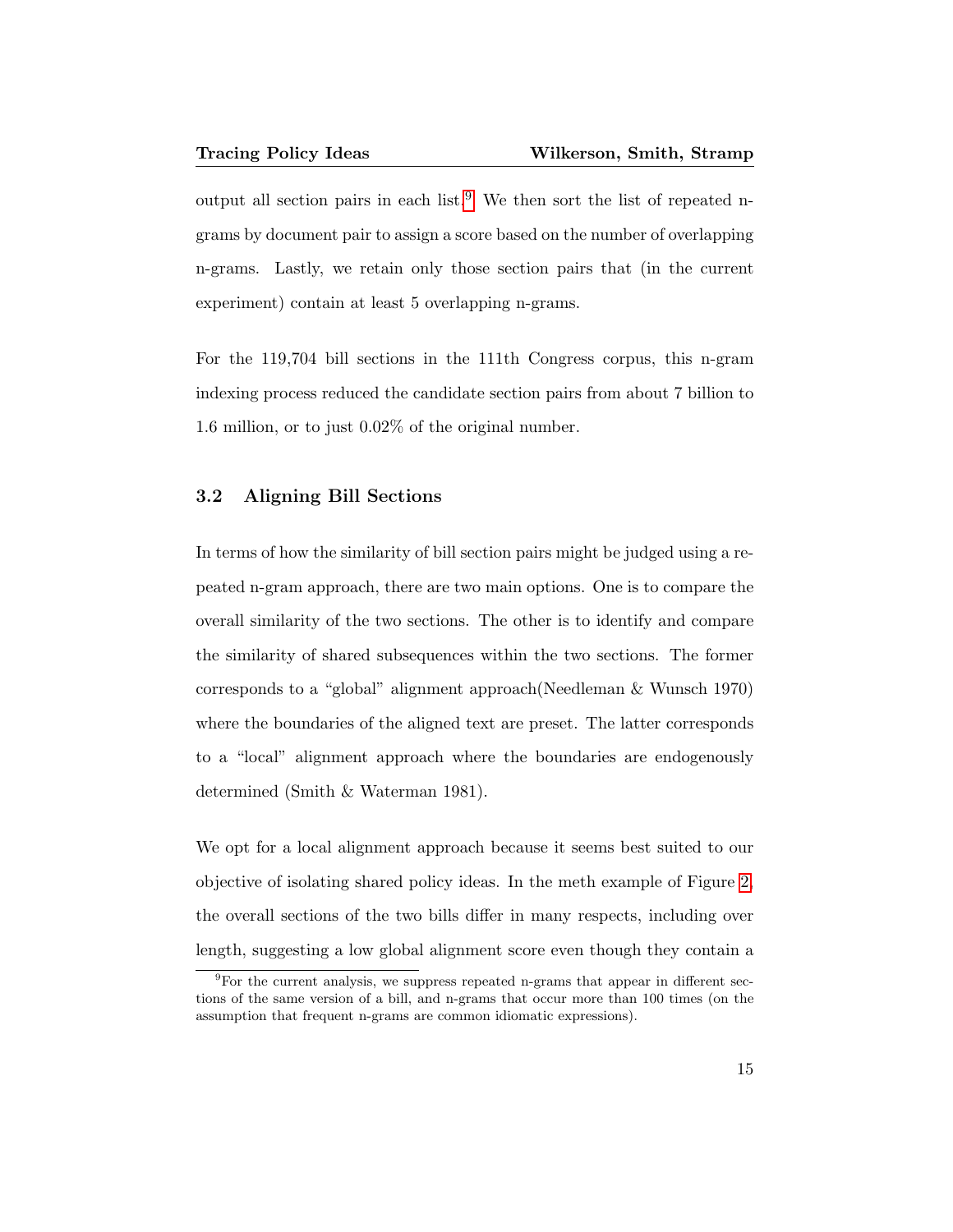shared policy idea.<sup>[10](#page-0-0)</sup> A local alignment approach, in contrast, focuses attention on what the two sections texts share in common - the non-highlighted text that is shared across the two documents. In addition, if a section contains two distinct policy ideas, a local alignment approach is also more likely to treat them as distinct. This allows for the detection of instances where text from two or more sections of an earlier bill ends up in a single section of a later bill (or vice versa). The appendix to this paper offers a detailed description of the Smith Waterman local alignment algorith and how SW alignment SWalign scores are computed.

Table [1](#page-16-0) provides an example of a local alignment capturing a policy idea. The dashes in each text indicate a relatively small number of character mismatches or gaps (places where one of the texts contains additional characters) within the aligned portions of the two bill sections. The text on the right comes from the enrolled version of the PPACA (HR 3590). The text on the left comes from a bill that never made it out of committee (S. 1244, The Breastfeeding Promotion Act of 2009, sponsored by Jeff Merkley (D-OR)). In this case the aligned text spanned just .59 and .55 of the respective sections.

To speed up the process of aligning 1.6 million section pairs, we rely on "massive parallelism." On a five-year-old cluster of commodity servers, indexing repeated 10-grams for the 111th Congress took just 10 minutes with 12-fold parallelism, detecting the 1.6 million candidate section pairs took 23 minutes with 8-fold parallelism, and performing Smith-Waterman alignment

 $10$ <sup>th</sup>e Patriot Act section is also much larger than shown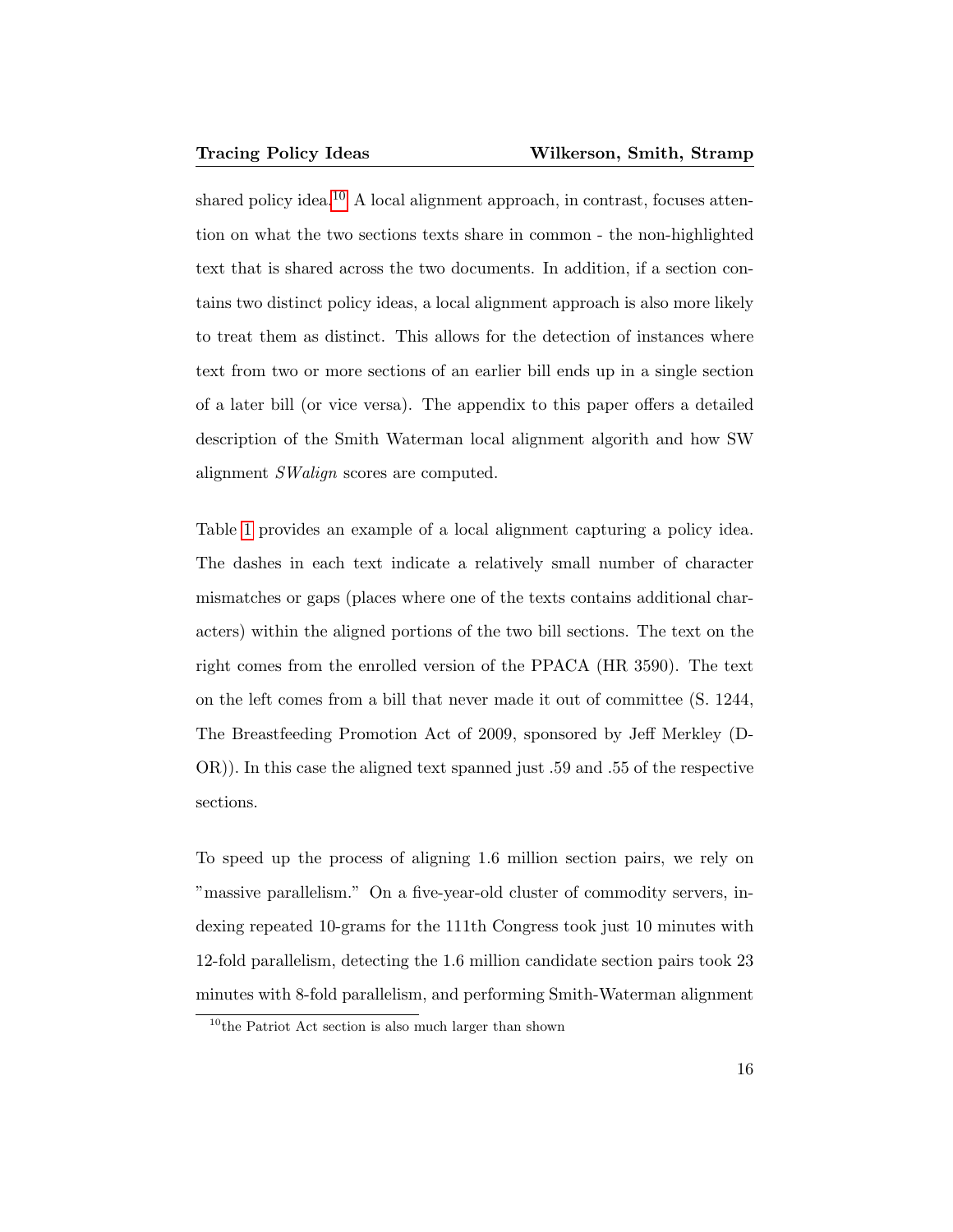<span id="page-16-0"></span>ing mothers a in general section 7 of the fair labor standards act— —– 29 usc 207 is amended by adding at the end the following r 1 an employer shall provide— reasonable break time for an employee to express breast milk for her nursing child for 1 year after the childs birth each time such employee has need to express the milk the employer shall make reasonable efforts to provide a place other than a bathroom that is shielded from view and free from intrusion from coworkers and the public which may be used by an employee to express breast milk– an employer shall not be required to compensate an employee-

for any work time spent for such purpose 2 for purposes of this subsection the term employer means an employ

ing mothers————- section 7 of the fair labor standards act of 1938 29 usc 207 is amended by adding at the end the following r 1 an employer shall provide a a reasonable break time for an employee to express breast milk for her nursing child for 1 year after the childs birth each time such employee has need to express the milk and  $\overline{\phantom{a}}$ 

 $-b$  a place other than a bathroom that is shielded from view and free from intrusion from coworkers and the public which may be used by an employee to express breast milk 2 an employer shall not be required to compensate an employee receiving reasonable break time under paragraph 1 for any work time spent for such purpose  $3 \longrightarrow \text{an}$ 

employer —-that employ

Table 1: A Local Alignment Example with a passage from S 1244 (Breastfeeding Promotion Act of 2009) on the left and the PPACA on the right.

on these sections took 28 minutes with 50-fold parallelism.

## 3.3 Building the Train/Test Corpus

We are interested in whether SW alignment scores can be used to systematically predict the presence of shared policy ideas. As is standard practice in supervised machine learning research, we construct a "gold standard"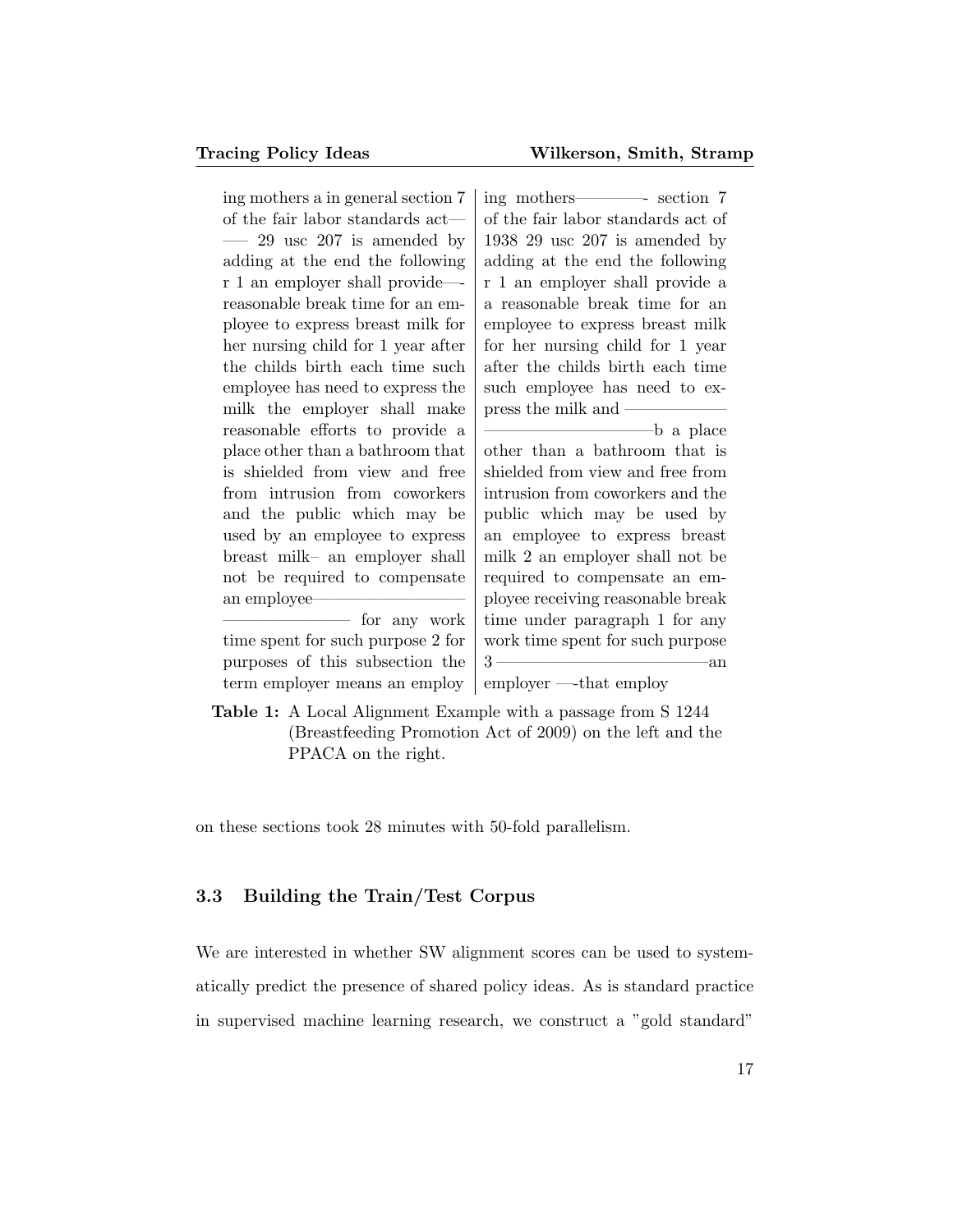human-labeled dataset to test prediction performance. Our train/test corpus includes 3400 of the 19,241 alignments related to the PPACA, drawn from alignments that make up at least 7 percent of one or both sections (these are the top 50 percent of cases). The corpus also includes the  $SWalign$ score for each section pair, the aligned texts, the differences between the aligned texts, and details about each bill (such as date of introduction, sponsor characteristics, committee of referral, etc).<sup>[11](#page-0-0)</sup>

There are many potential reasons why objectively similar passages may be either substantively unimportant or different. As we began to code, it became clear that bills share a lot of language about mundane but necessary things, such as defining terms, establishing effective dates, creating commissions, calling for reports, and adjusting for inflation, etc. We call this non-policy substance "boilerplate." Bill sections also often share similar short snippets of text such as preambles that lack policy substance. Finally, two aligned texts can differ in small but critical respects: both might propose similar medical education programs but for different professions (e.g. pediatrics vs dentistry).

Of interest is whether it is possible to systematically reduce false positives and false negatives to the point where SWalign scores accurately predict the presence of a shared policy idea. We (two of the co-authors and a graduate research assistant) classified each alignment in the sample to only one of

 $\rm ^{11}This$  ancillary information was concealed during the process of coding for shared policy ideas.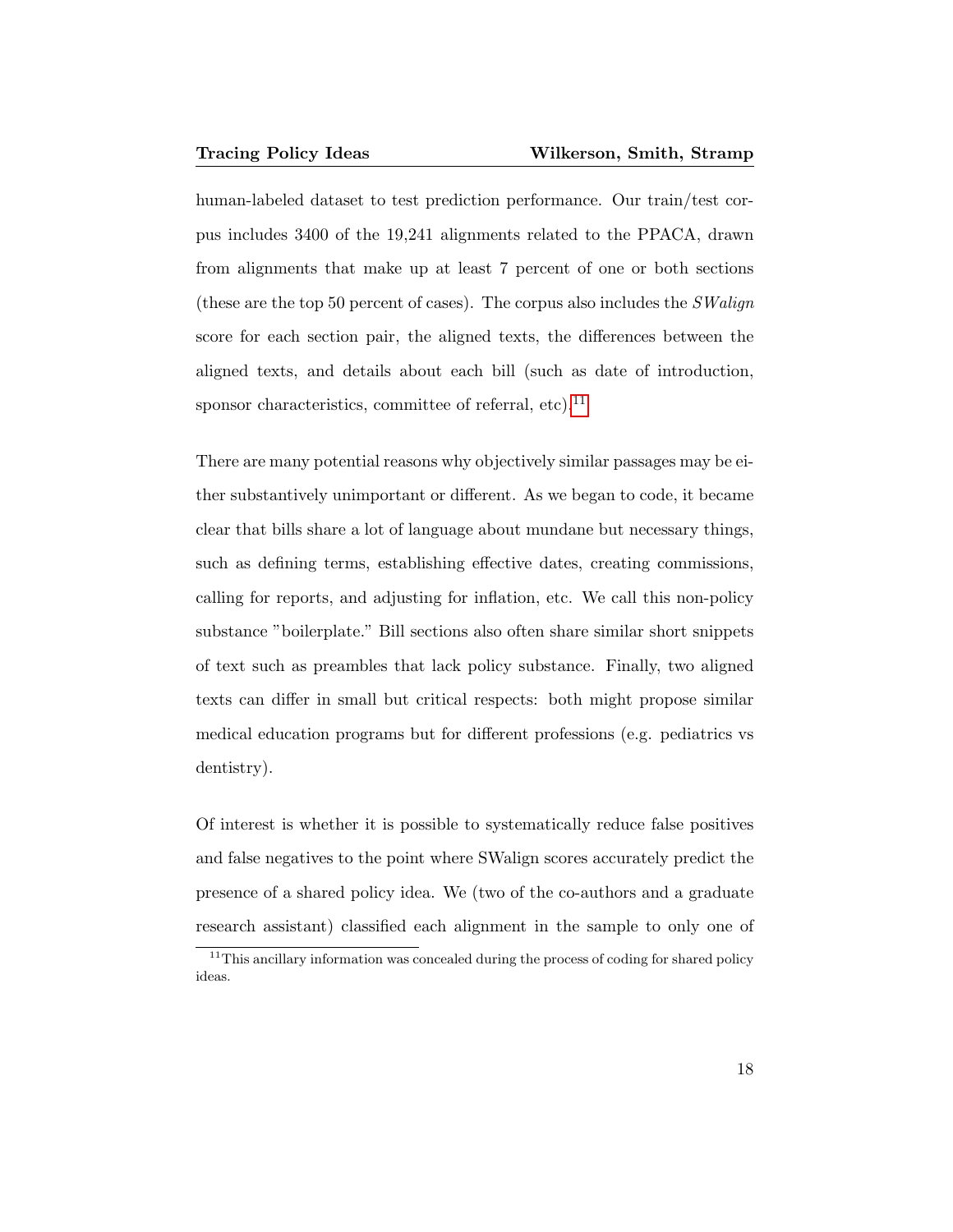6 categories (see figure [3](#page-18-0) below).<sup>[12](#page-0-0)</sup> Most of the alignments we classified were boilerplate (category 5) or preambles and incomplete snippets (junk) (category 6). Our working definition of a policy idea is based on human judgment: The alignment must include a comprehensible description of a policy objective.[13](#page-0-0) Instances of shared policy ideas (categories 1 and 2) make up about 16 percent of the sample, while cases where the aligned passages address different policy ideas make up slightly less. Finally, it is important to note that we are labeling alignments, not overall bill sections.

<span id="page-18-0"></span>

Figure 3: Histogram of Human-labeled Alignments by Category

 $12$ Across the 6 categories interrater reliability (3 coders) was approximately 75 percent. Our primary goal is to differentiate cases of shared policy ideas (categories 1 and 2) from other cases (categories 3-6). For this task, interrater reliability was above 90 percent.

<sup>13</sup>This definition almost certainly omits some policy changes, such as those that simply delete existing statutory language (e.g."section 824 g of the foreign service act of 1980 22 usc 4064 g is amended in paragraph 1b by striking to facilitate the and all that follows."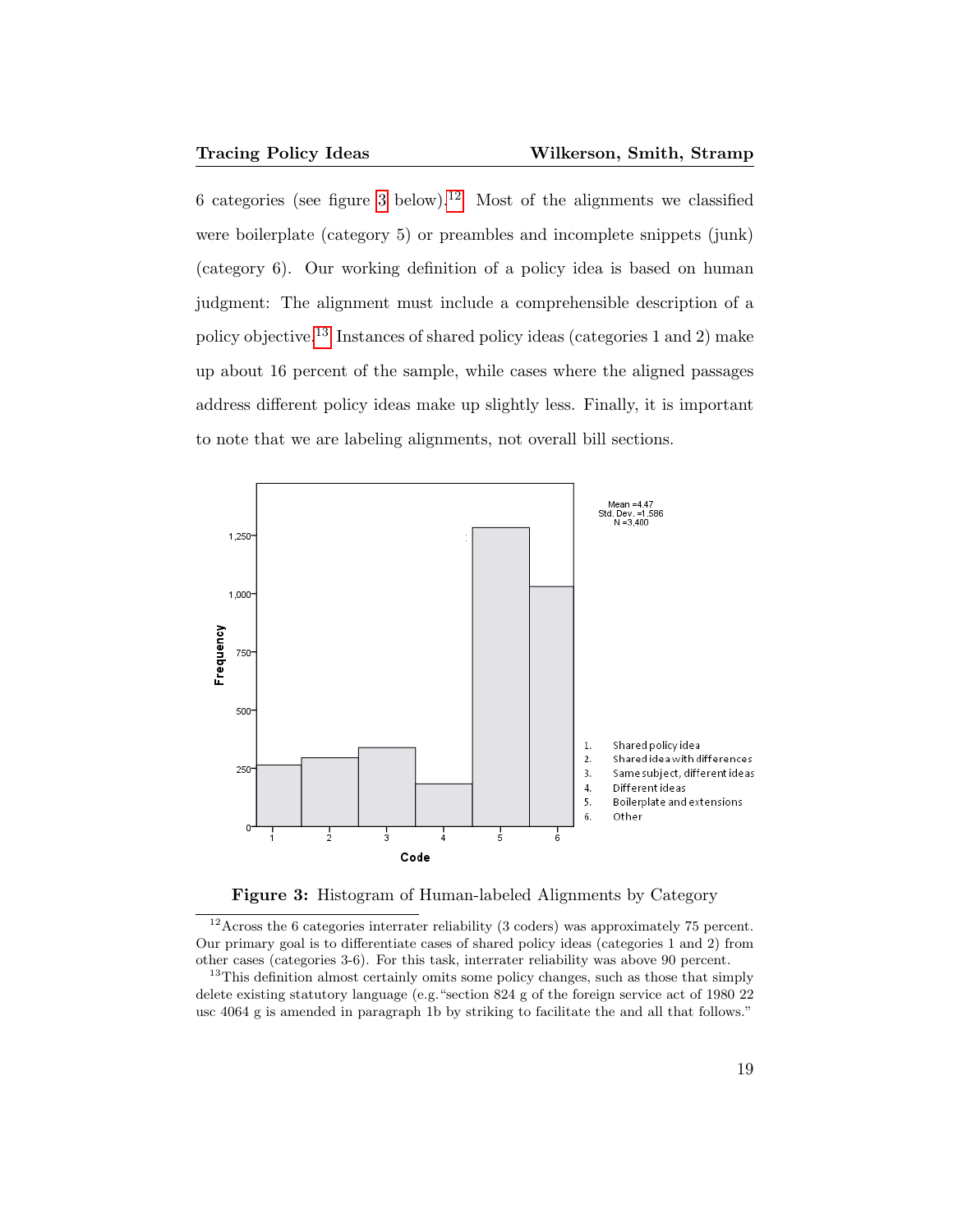### 3.4 Predicting Shared Policy Ideas

We anticipate that the main challenge is filtering false positives - cases with high SWalign scores that are not policy ideas. We first train a supervised machine learning algorithm (SVM) to predict boilerplate cases using the 3400 human labeled cases (Joachims 2002). Next we partition the humanlabeled cases into those containing shared policy ideas (1,2) and those that don't (3,4,6). We then predict shared policy ideas via logistic regression using n-fold cross validation (including and then excluding predicted boilerplate cases). The only independent variable in the logistic regression is the Smith-Waterman alignment score.

Table [2](#page-20-0) reports the results of three experiments. The last set of results are for the most complete method that first uses SVM to exclude predicted boilerplate cases. Overall accuracy is  $92$  percent.<sup>[14](#page-0-0)</sup> Recall is  $97.3$  percent, which means that true shared policy ideas are missed only 2.7 percent of the time. Precision is lower, but false negatives are of less concern because it is much easier to review the much smaller number of predicted cases of shared ideas.<sup>[15](#page-0-0)</sup>

<sup>&</sup>lt;sup>14</sup>Because the sample is biased in favor of higher alignment scores, actual accuracy will be higher.

<sup>&</sup>lt;sup>15</sup>Many of these false positives are boilerplate cases that the initial SVM method failed to detect. More training examples should help to address this.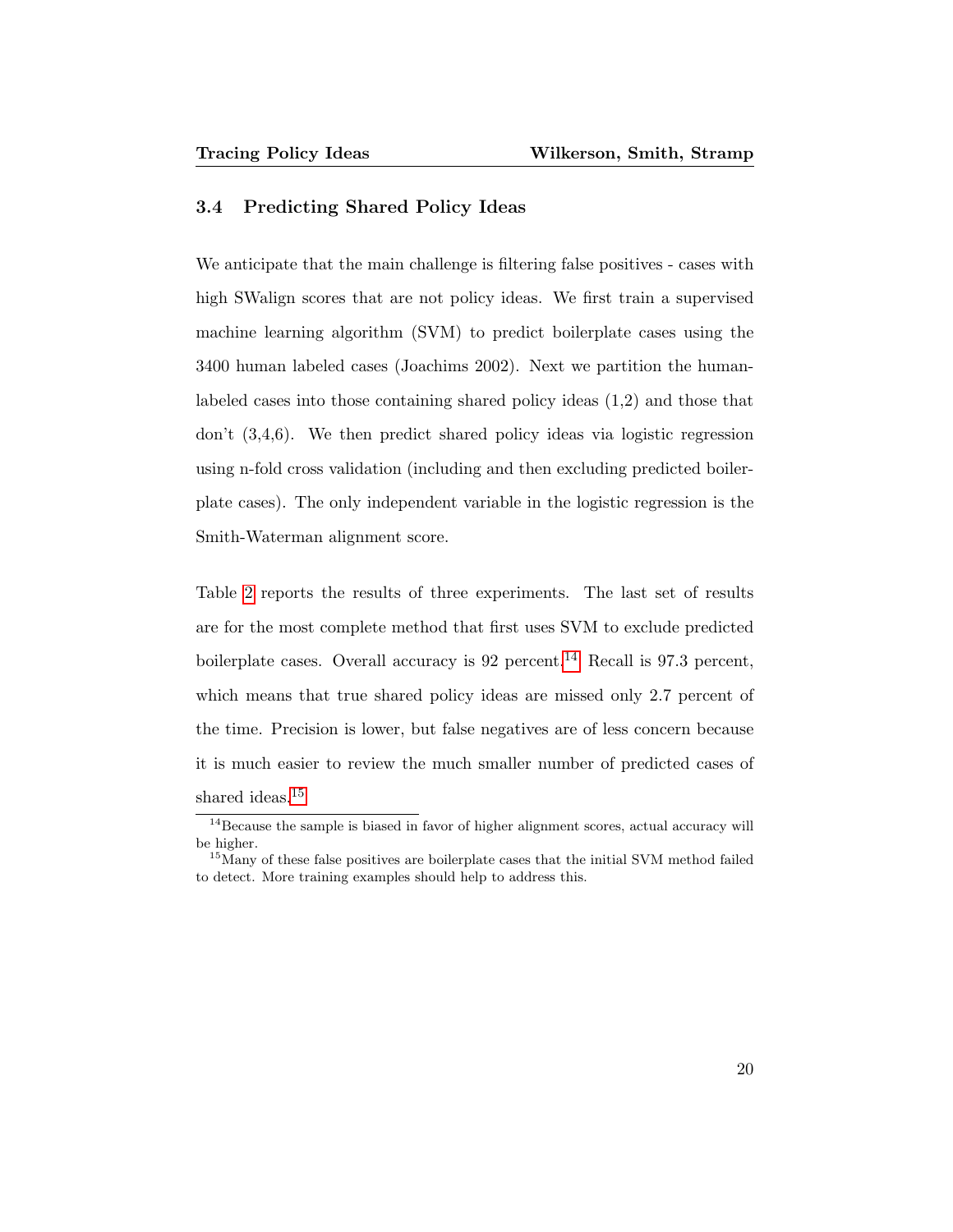<span id="page-20-0"></span>

|                                                              | Point Estimate 95% Confidence Interval                                                  |
|--------------------------------------------------------------|-----------------------------------------------------------------------------------------|
| <i>Predicting Boilerplate language (SVM):</i>                |                                                                                         |
| 85.6                                                         | $(82.4 - 88.2)$                                                                         |
| 76.5                                                         | $(70.8 - 82.3)$                                                                         |
| 91.1                                                         | $(87.8 - 94.0)$                                                                         |
| <i>Predicting Shared Policy Ideas (Logistic Regression):</i> |                                                                                         |
| Percent Correctly Predicted: 87.4                            | $(84.6 - 89.8)$                                                                         |
| 69.2                                                         | $(59.0 - 78.4)$                                                                         |
| 90.9                                                         | $(87.9 - 93.5)$                                                                         |
|                                                              | Predicting Shared Policy Ideas Excluding Predicted Boilerplate (SVM and Logistic Reg.): |
| 92.0                                                         | $(89.6 - 94)$                                                                           |
| 65.0                                                         | $(55.1 - 74.3)$                                                                         |
| 97.3                                                         | $(95.4 - 98.8)$                                                                         |
|                                                              |                                                                                         |

Table 2: Results from N-fold cross validation (2900 train, 500 test)

# 4 Findings: Tracing the Policy Development of the PPACA

In this section we use the methodological approach described above to identify policy ideas in the enacted version of the Patient Protection and Affordable Care Act that are also found in other bills introduced earlier. Applying the method to the 19,241 alignments related to PPACA resulted in 1081 predicted cases of shared policy ideas. We then reviewed and excluded false positives, resulting in a final dataset of 1023 shared policy ideas.

As discussed and illustrated in Figure 1, most of the work on health care reform in the House centered on two other bills (HR 3200 and HR 3962), while the Senate had its own two markup bills (S1679 and S1796). We would therefore expect that a substantial number of policy ideas in the PPACA are also found in these four bills. We know less about which of these bills has the most in common with the final version of the PPACA. And we have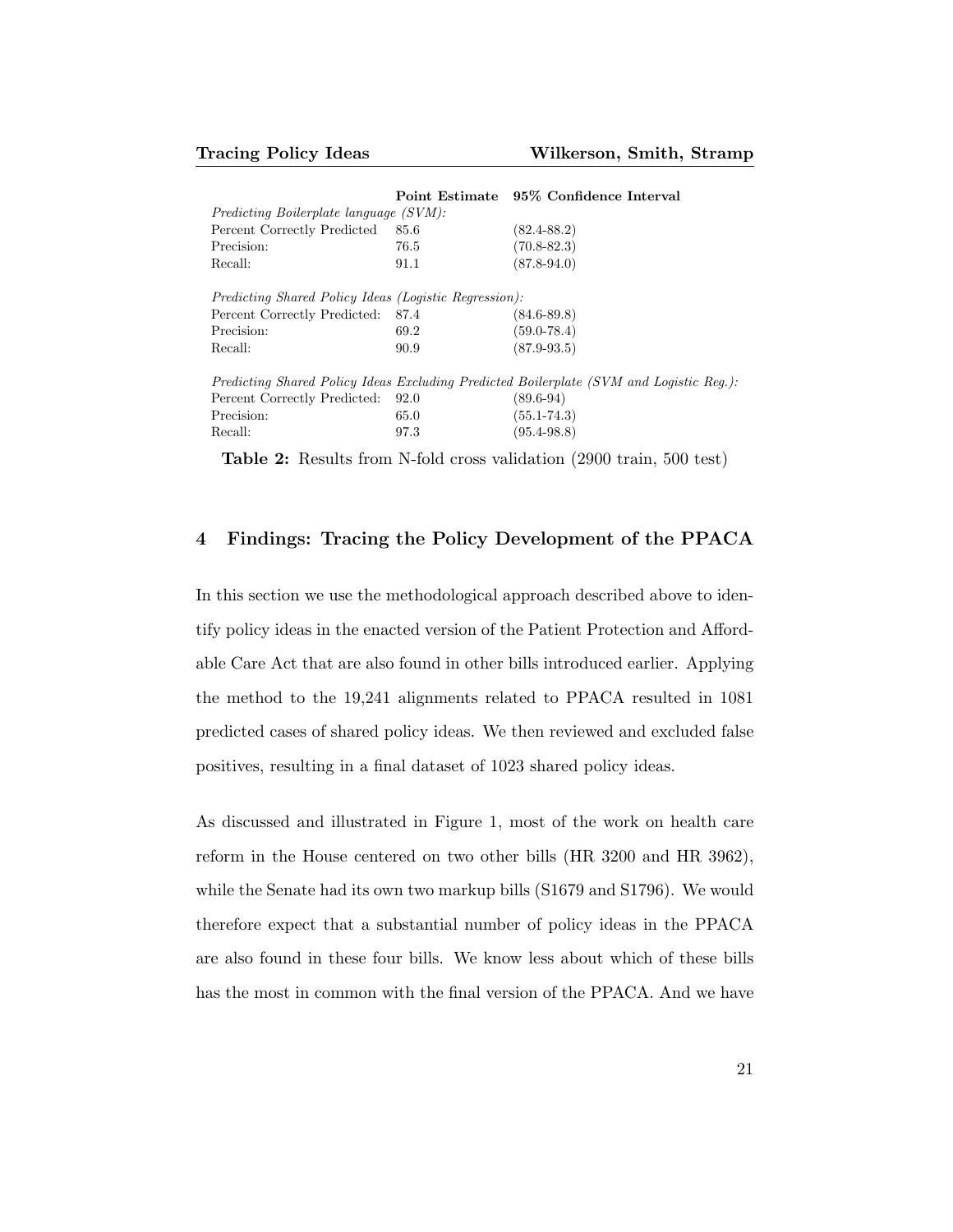no information at this point about whether provisions of the PPACA can be traced to other bills. We are particularly interested in whether Republicansponsored ideas made their way into what has been described as a highly partisan law. Put another way, how "inclusive" was the process?

A total of 166 different bills introduced in the 111th Congress contain policy ideas also present in the final PPACA (Figure [4\)](#page-22-0). Each dot is a bill, where size is the log of the number of matching bill sections. The four large blue dots are the two House and two Senate bills broadly recognized as precursors to HR 3590 (S 1976 appears to be the most similar to the PPACA as enacted). The smaller dots indicate other bills, where red dots are bills sponsored by Republicans. Overall, one-fourth of the policy ideas linked to the PPACA are found in bills introduced before the main markup bills, and many of these bills were Republican-sponsored.<sup>[16](#page-0-0)</sup>

<sup>16</sup>Only four of these 166 bills became law on their own and all were Democratically sponsored (not shown).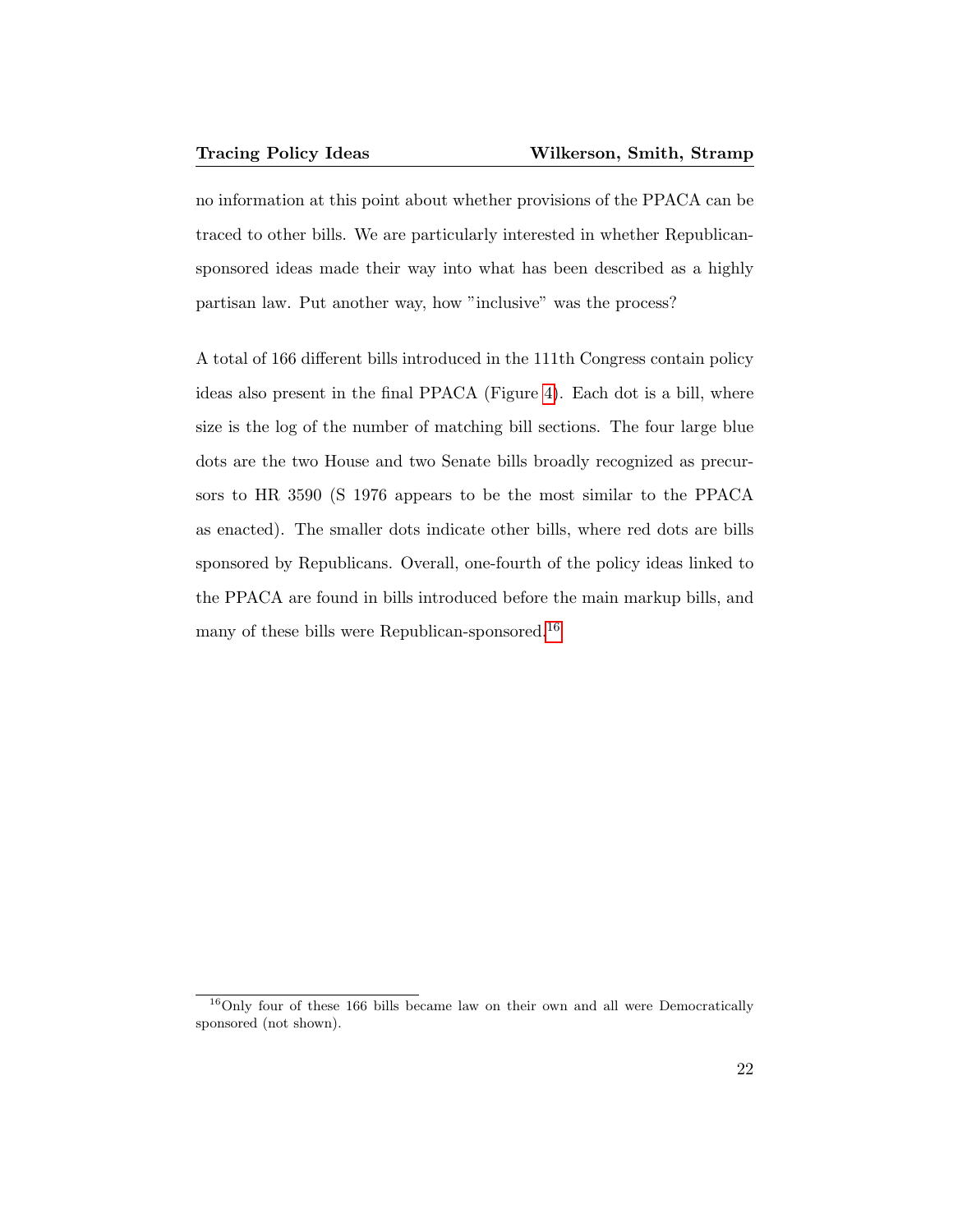<span id="page-22-0"></span>



23

Figure 4: Dates of Introduction for PPACA Ideas. Sized by number of alignments in each bill. Bills in theknown history of the PPACA are labeled by bill number and number of alignments.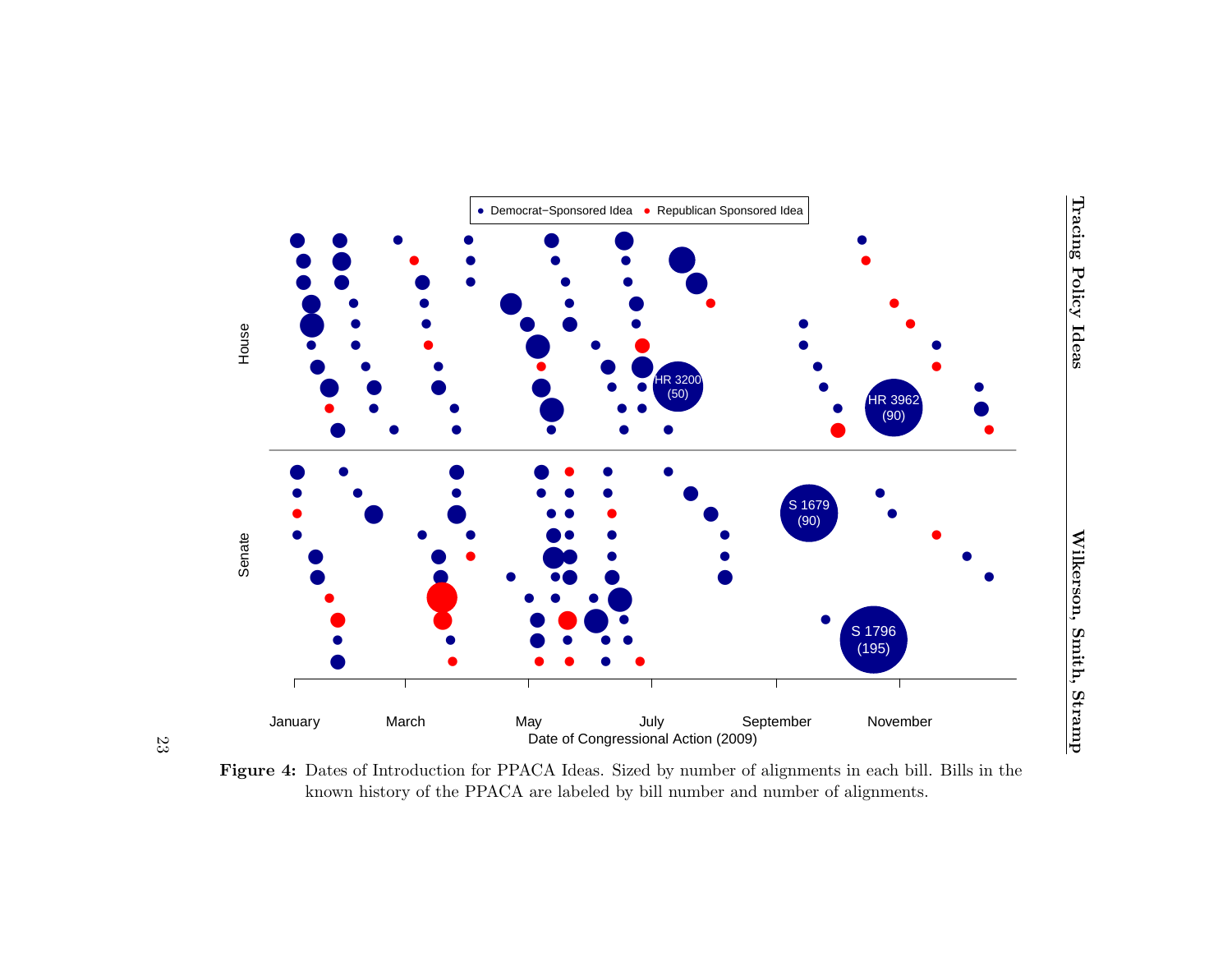<span id="page-23-0"></span>

Figure 5: Traces of PPACA Sections. Each substantive ACA section represented by one row.

Figure [5](#page-23-0) provides a a different perspective on the chronological development of health care reform. The black line on the right corresponds to the total number of sections in the law. Each row of the figure is a section of the PPACA and each column is a point in time. At the top are PPACA sections that include alignments that can be traced chronologically to a bill introduced near the beginning of the 111th Congress. Further down are sections that have more recent origins, followed by sections that cannot be traced to any previous bills.<sup>[17](#page-0-0)</sup> What the figures appear to show, as we hoped to find at the outset, is that policy development is a collective evolutionary process. Even highly partisan bills appear to reflect input from a broad spectrum of lawmakers.

 $17$  many of these sections may not include substantive language (they may be boilerplate).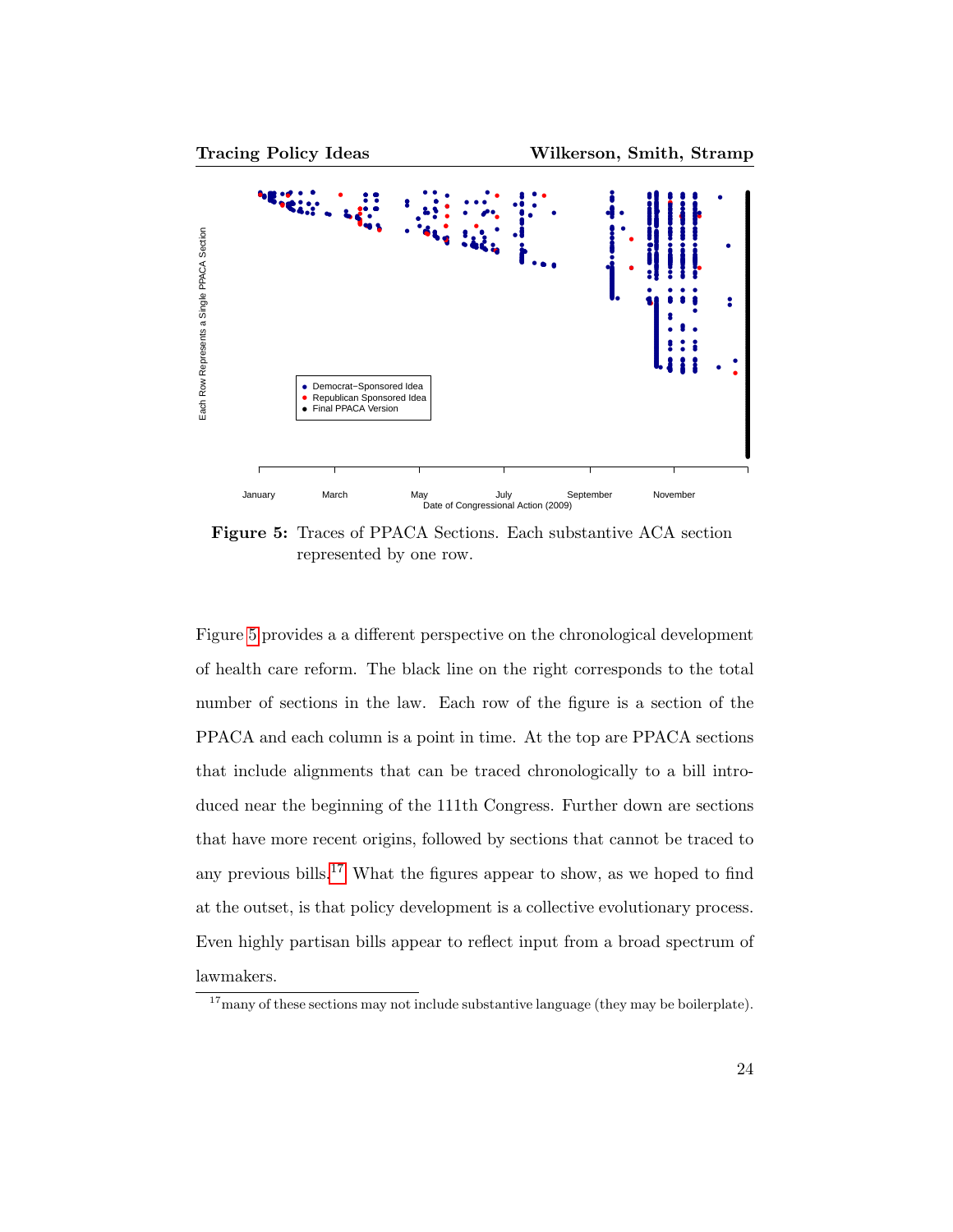#### 4.1 Inclusiveness

Scholars rely almost exclusively on floor roll call voting patterns to assess partisan cooperation in Congress. By this assessment, the PPACA was a highly partisan bill. No Republican in the House or Senate supported it. One interpretation of this outcome might be that Republicans were excluded from the process. A policy ideas approach provides an opportunity to revisit bipartisan cooperation at the bill construction level. Specifically, is lawmaking is more inclusive when judged in terms of the progress of policy ideas, instead of in terms of roll call voting patterns or bill success?

Table [3](#page-25-0) summarizes information about the sponsors of policy ideas later found in the PPACA.[18](#page-0-0) The first table includes the Democratic sponsors of the 4 major markup bills. The second table excludes those sponsors. While there is limited evidence of inclusiveness in the House, there is substantial evidence in the Senate. More than one-fourth of the linked ideas are found in bills sponsored by Republicans. For example, an entire subtitle (B) relating to nursing home fraud prevention in the PPACA appears to be drawn primarily from a bill (S.647) sponsored by Charles Grassley (R-IA) much earlier in the process. Because the Congressional Service does not designate the Grassley bill as "related" to the PPACA, this is a case of Republican influence that would otherwise be invisible.

<sup>&</sup>lt;sup>18</sup>the tables focus on only the clearest cases of shared policy ideas (category 1).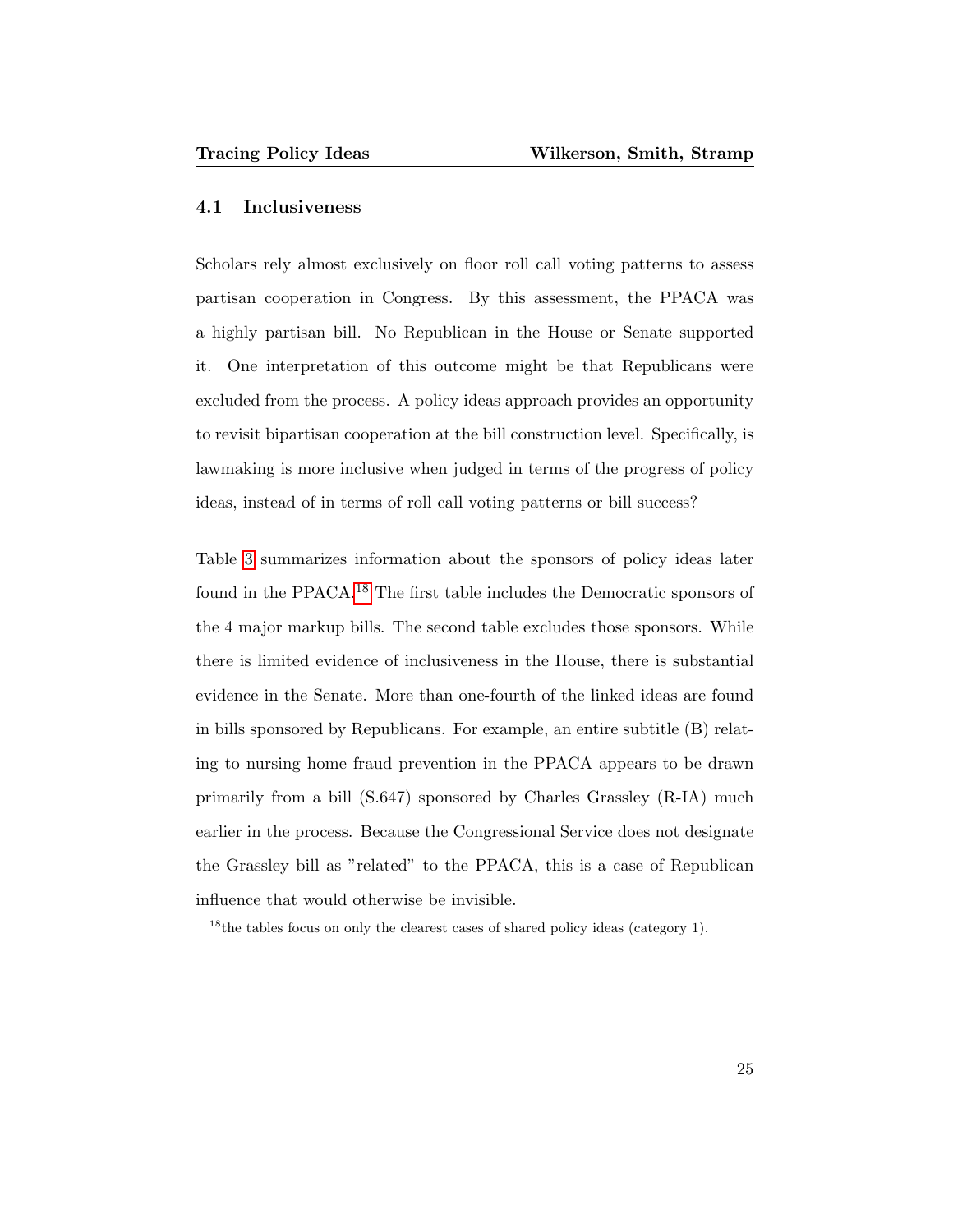<span id="page-25-0"></span>

| All aligned sections   | House | Senate  |
|------------------------|-------|---------|
| Minority               | 2.8%  | $8.0\%$ |
| Majority               | 97.9% | 92.2%   |
| N                      | 468   | 376     |
| Excluding markup bills |       |         |

|          |          | House Senate |
|----------|----------|--------------|
| Minority | $10.7\%$ | $27.8\%$     |
| Majority | 89.3\%   | 72.2\%       |
| N        | 122      | 108          |

Table 3: "Inclusiveness" by Chamber and Party Status

## 5 Discussion

This paper proposes a text reuse approach to tracing the movement of policy ideas through the legislative process. Using the case of the voluminous 906 page Affordable Care Act (HR 3590), we developed and tested whether a 'local alignment' algorithmic approach can predict shared policy ideas. Using a human-labeled 'gold standard' set of 3400 alignments, we were able to predict known cases with 92 percent accuracy and 97.3 percent recall using a combination of supervised machine learning and logistic regression. The same modeling strategy applied to the broader dataset of 19,241 alignments detected 1080 instances of ideas found in the PPACA that could be traced to bills introduced at earlier points in time. We learned substantially more about the history of the PPACA than the alternative approach of relying on the 'related bills' designated by the Congressional Research Service.

Important limitations of this paper should be noted. We have operational-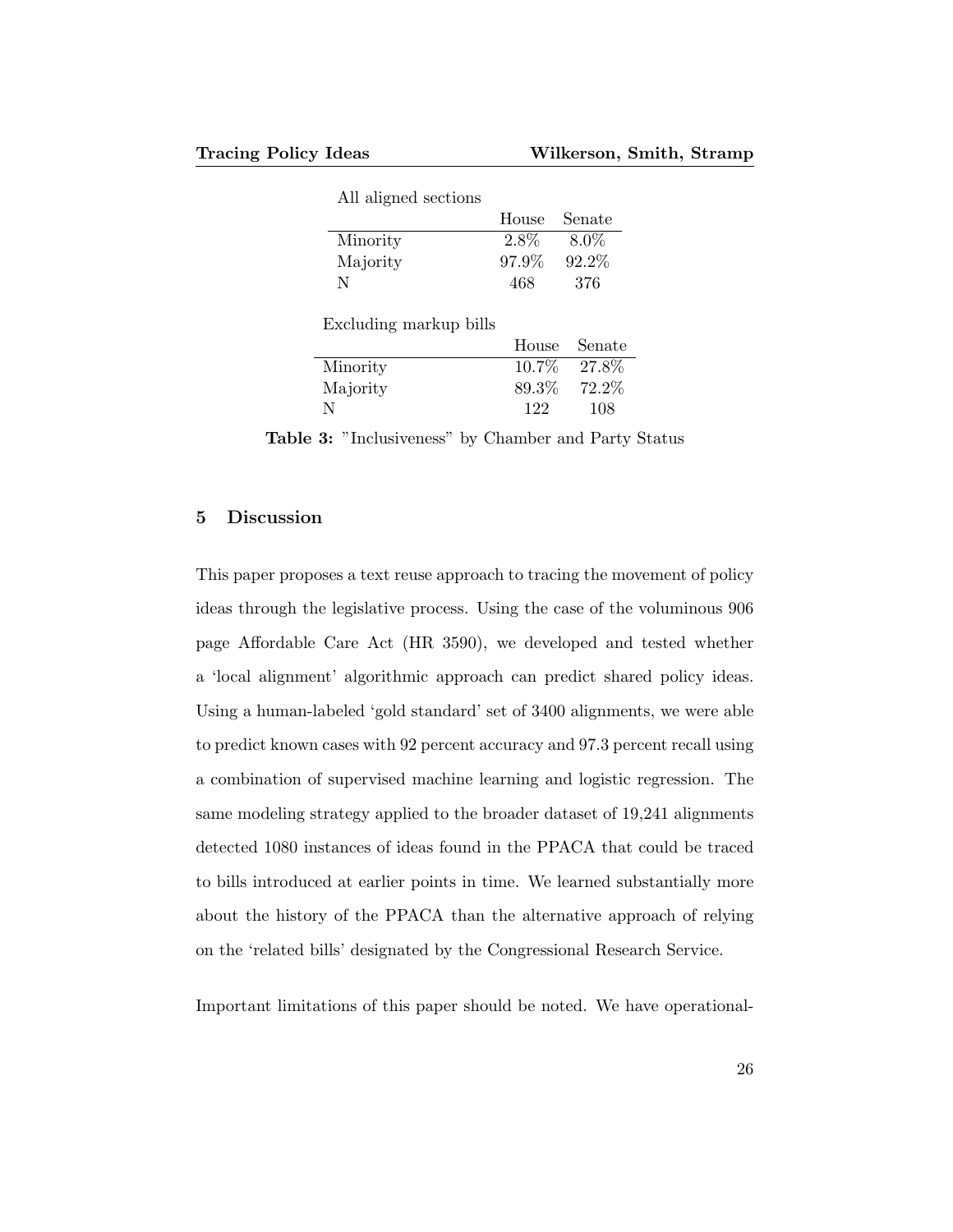ized the policy idea in a technical way - ideas must be shared nearly verbatim. We do not know the extent to which our local alignment captures all of the policy ideas shared between the PPACA and other bills. We have also not demonstrated that a particular bill provided the inspiration for a provision found in the PPACA, nor have we attempted to trace the specific events that led to a provision's incorporation into the PPACA. Sometimes ideas found in laws are only found in one other bill. At other times, the same idea is found in multiple bills. At what stage in the evolution of the PPACA did the provision get added, how and why? Are multiple occurrences evidence of an uptake process or mere mimicking?

The current paper is also limited to a specific law at a particular point in time. Over the longer term one of our goals is to use this method to reevaluate existing understandings of lawmaking that are currently based primarily on voting patterns and the progress of bills. A text reuse approach offers a window into policymaking that allows us to explore the markup process in far greater detail. We anticipate that policymaking will be found to be much more inclusive when assessed in terms of the progress of ideas. We also look forward to assessing inclusiveness across committees, members, issue areas, and time.

Although there is substantial work to be done, text reuse methods have already taught us quite a bit about the evolution of one important law. We look forward to comments and suggestions as we move forward.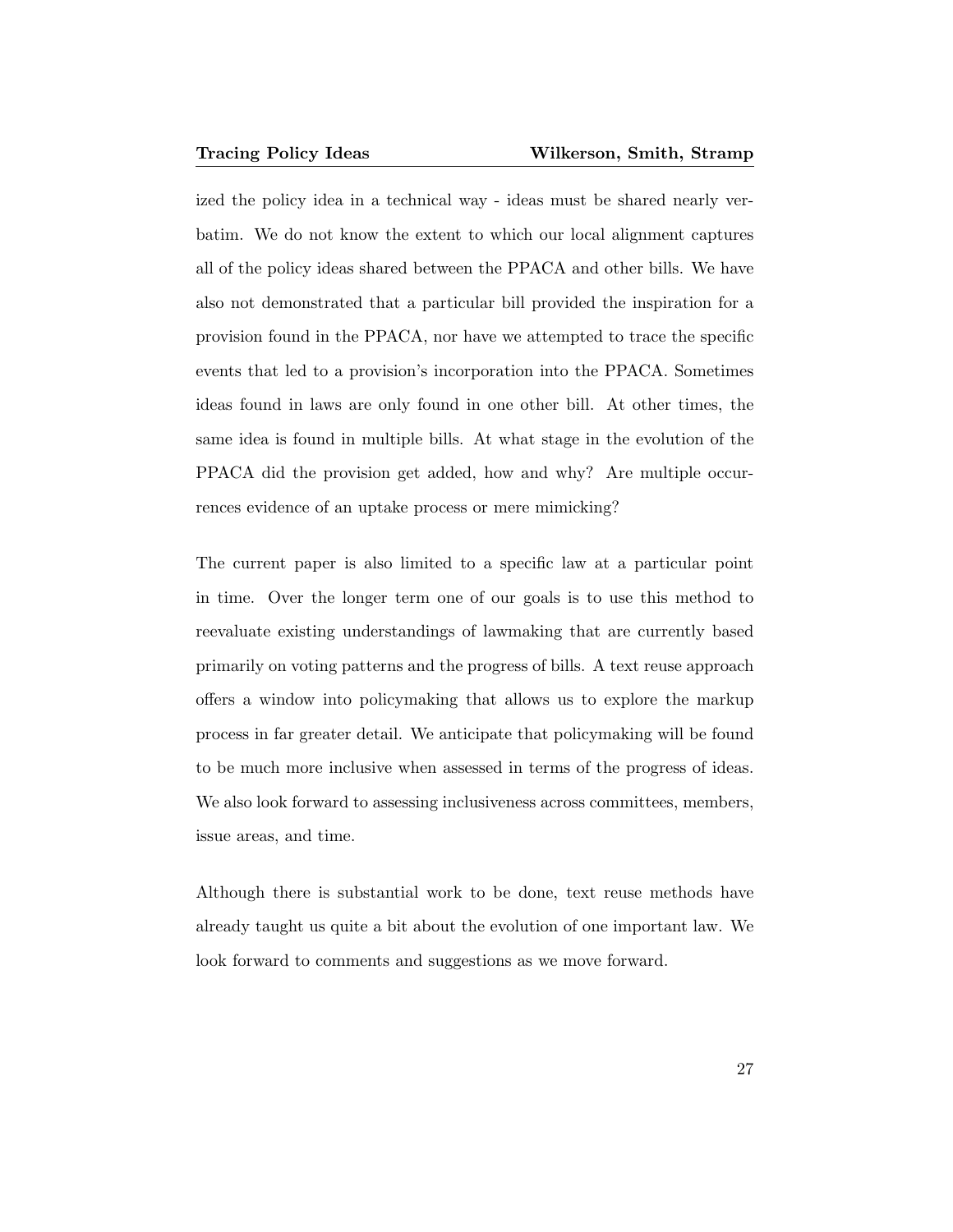#### 6 Appendix: Computing local alignments

The Smith-Waterman algorithm employs dynamic programming to reuse calculations when comparing all possible subsequences of the two input documents.

In our case, two sections would be treated as sequences of text X and Y whose individual characters are indexed as  $X_i$  and  $Y_j$ . Let  $W(X_i, Y_j)$  be the score of aligning character  $X_i$  to character  $Y_j$ . Higher scores are better. We use a scoring function where only exact character matches get a positive score and any other pair gets a negative score. We also account for additional text appearing on either X or Y. Let  $W_g$  be the score, which is negative, of starting a "gap", where one sequence includes text not in the other. Let  $W_c$ be the cost for continuing a gap for one more character. This "affine gap" model assigns a lower cost to continuing a gap than to starting one, which has the effect of making the gaps more contiguous. We use an assignment of weights fairly standard in genetic sequences where matching characters score 2, mismatched characters score -1, beginning a gap costs -5, and continuing a gap costs -0.5. We leave for future work the optimization of these weights for the task of capturing shared policy ideas.

As with other dynamic programming algorithms such as Levenshtein distance, the Smith-Waterman algorithm operates by filling in a "chart" of partial results. The chart in this case is a set of cells indexed by the char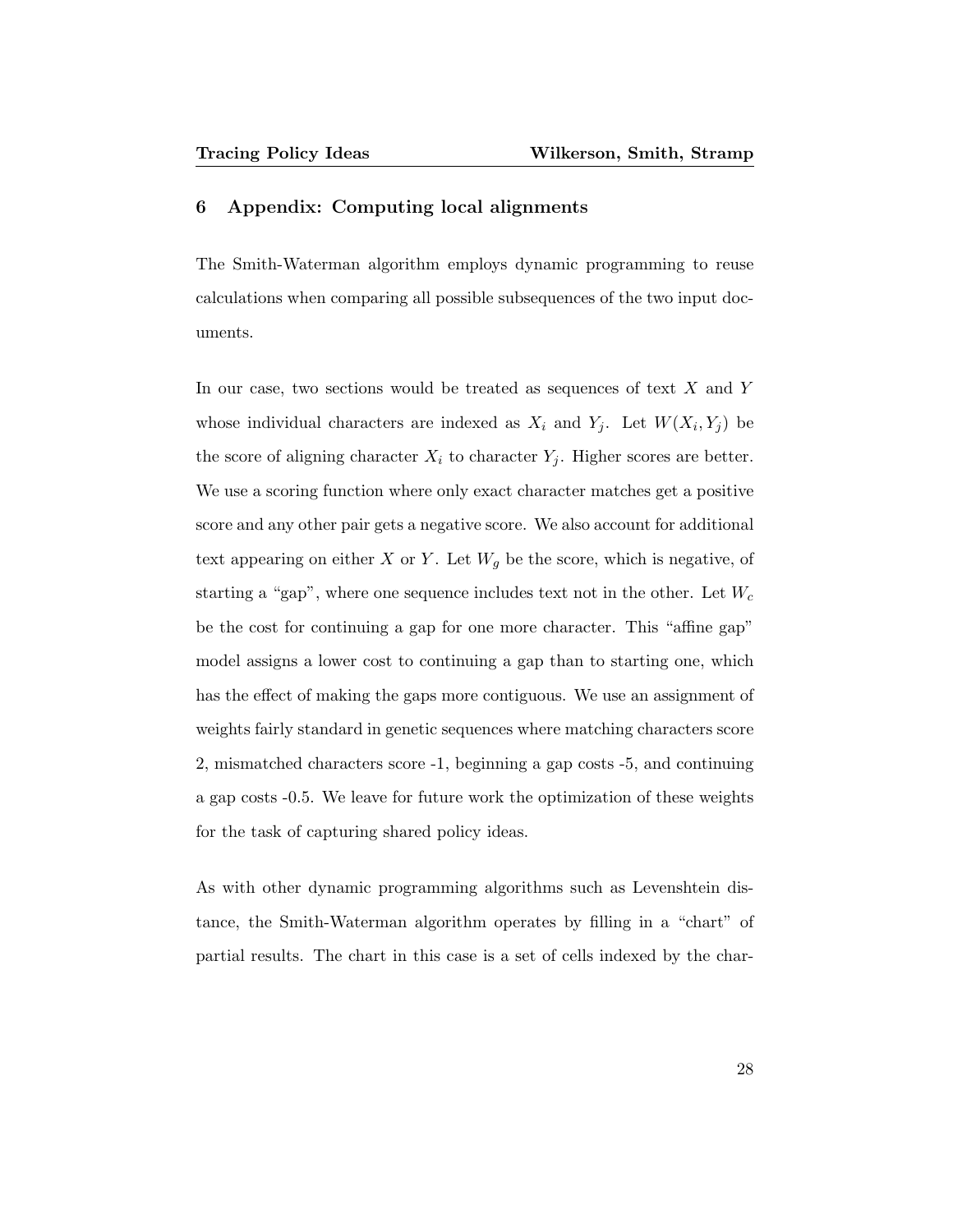acters in  $X$  and  $Y$ , and we initialize it as follows:

$$
H(0,0) = 0
$$
  
\n
$$
H(i,0) = E(i,0) = W_g + i \cdot W_c
$$
  
\n
$$
H(0,j) = F(0,j) = W_g + j \cdot W_c
$$

The algorithm is then defined by the following recurrence relations:

$$
H(i, j) = \max \begin{cases} 0 \\ E(i, j) \\ F(i, j) \\ H(i - 1, j - 1) + W(X_i, Y_j) \end{cases}
$$

$$
E(i, j) = \max \begin{cases} E(i, j - 1) + W_c \\ H(i, j - 1) + W_g + W_c \end{cases}
$$

$$
F(i, j) = \max \begin{cases} F(i - 1, j) + W_c \\ H(i - 1, j) + W_g + W_c \end{cases}
$$

The main entry in each cell  $H(i, j)$  represents the score of the best alignment that terminates at position  $i$  and  $j$  in each sequence. The intermediate quantities  $E$  and  $F$  are used for evaluating gaps. Due to taking a max with 0,  $H(i, j)$  cannot be negative. This is what allows Smith-Waterman to ignore text before and after the locally aligned substrings of each input.

After completing the chart, we then find the optimum alignment by tracing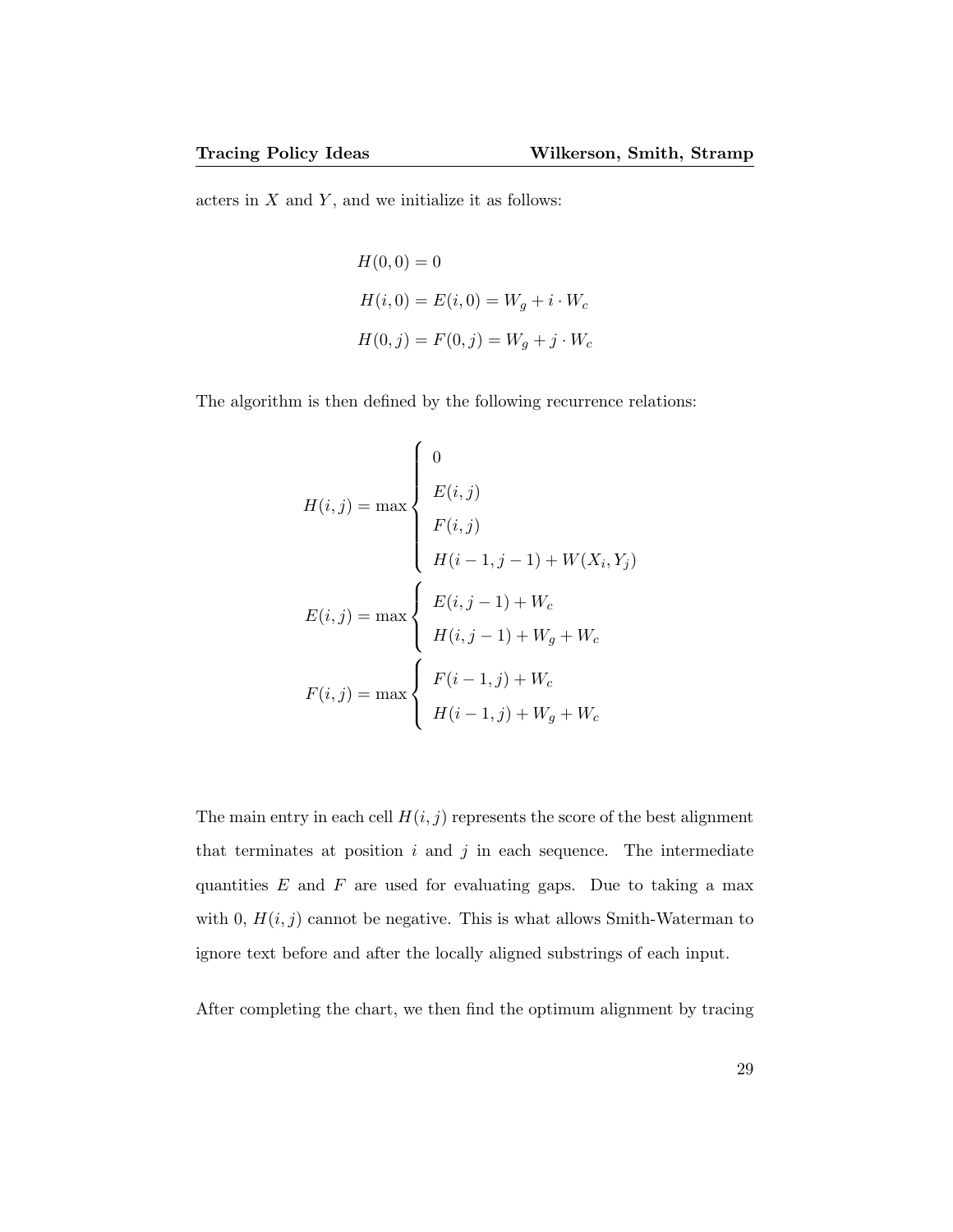back from the cell with the highest cumulative value  $H(i, j)$  until a cell with a value of 0 is reached. These two cells represent the bounds of the sequence, and the overall SW alignment score reflects the extent to which the characters in the sequences align and the overall length of the sequence.  $^{19}$  $^{19}$  $^{19}$ 

In our implementation, we include one further speedup: since in a previous step we identified n-grams that are shared between the two bill sections, we assume that any alignment of those sections must include those n-grams as matches. In some cases, this anchoring of the alignment might lead to suboptimal SW alignment scores.

 $^{19}\rm{see}$  also <code>[http://www.cs.kent.edu/ssteinfa/files/PDSEC08\\_handouts.pdf](http://www.cs.kent.edu/ssteinfa/files/PDSEC08_handouts.pdf)</code>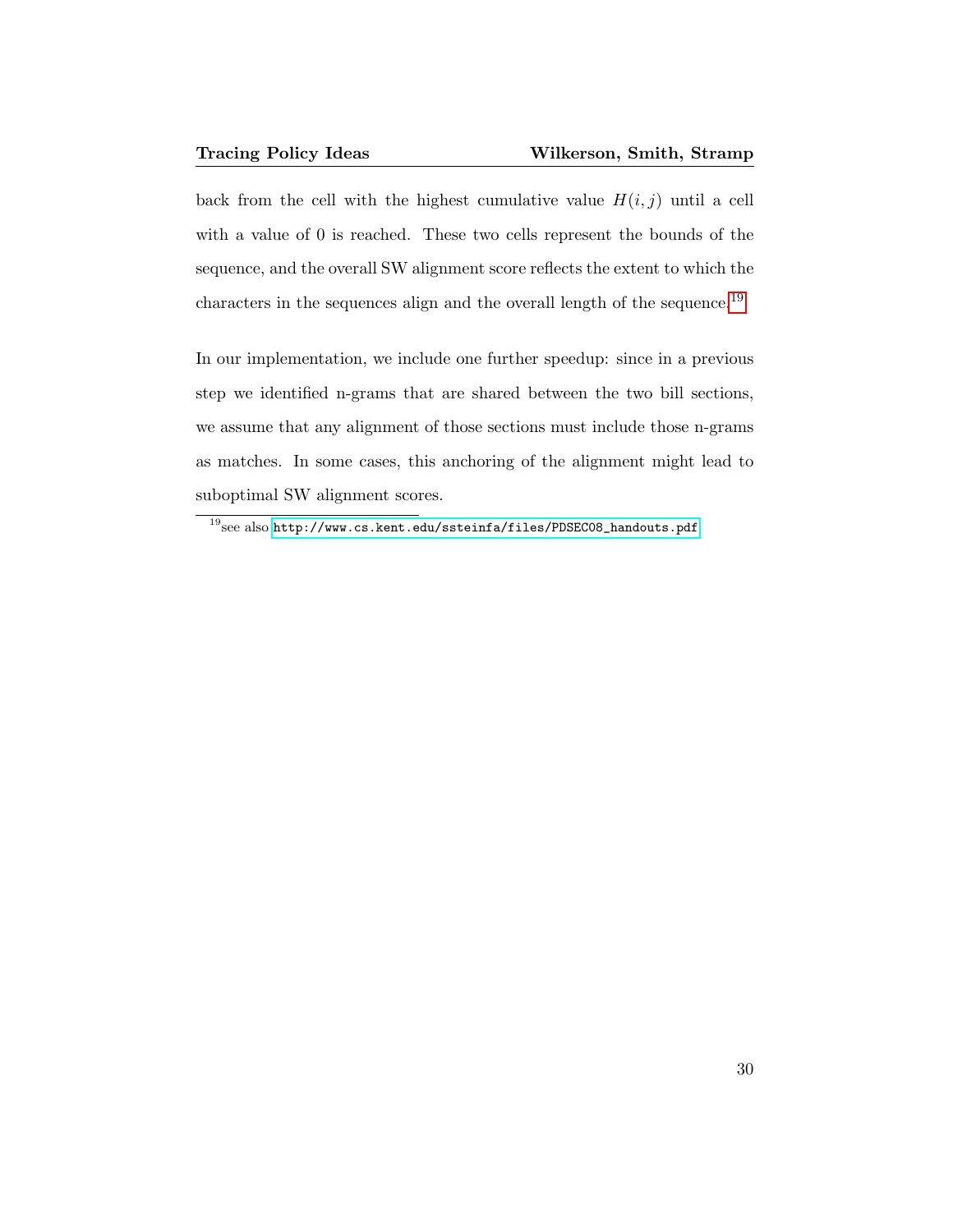#### References

- Adler, E. Scott & John D. Wilkerson. 2012. Congress and the Politics of Problem Solving. London: Cambridge University Press.
- Ainsworth, Scott & Douglas Hanson. 1996. "Bill sponsorship and legislative success among freshmen senators, 1954–1986." The Social Science Journal 33(2):211–221.
- Anderson, William J., Jane M. Box-Steffensmeier & Valeria Sinclair-Chapman. 2003. "The Keys to Legislative Success in the U.S. House of Representatives." Legislative Studies Quarterly 28(3):357–386.
- Baumgartner, F.R., C. Breunig, C. Green Pedersen, B.D. Jones, P.B. Mortensen, M. Nuytemans & S. Walgrave. 2009. "Punctuated equilibrium in comparative perspective." American Journal of Political Science 53(3):603–620.
- Baumgartner, Frank & Bryan Jones. 1993. Agendas and Instability in American Politics. Chicago: University of Chicago Press.
- Bellis, M. Douglass. 2008. Statutory Structure and Legislative Drafting Conventions: A Primer for Judges. Federal Judicial Center.
- Berry, Christopher R., Barry C. Burden & William G. Howell. 2010. "After Enactment: The Lives and Deaths of Federal Programs." American Journal of Political Science 54(1).
- Binder, Sarah. 2003. Stalemate: Causes and Consequences of Legislative Gridlock. Washington, D.C.: Brookings Institution Press.
- Brin, Sergey, James Davis & Héctor García-Molina. 1995. "Copy detection mechanisms for digital documents." SIGMOD Rec. 24(2):398-409.
- Büchler, Marco, Annette Geßner, Gerhard Heyer & Thomas Eckart. 2010. Detection of Citations and Textual Reuse on Ancient Greek Texts and its Applications in the Classical Studies: eAQUA Project. In Proceedings of the Digital Humanities Conference 2010.
- Burstein, Paul, Shawn Bauldry & Paul Froese. 2005. "Bill Sponsorship and Congressional Support for Policy Proposals, from Introduction to Enactment or Disappearance." Political Research Quarterly 58(2):295– 302.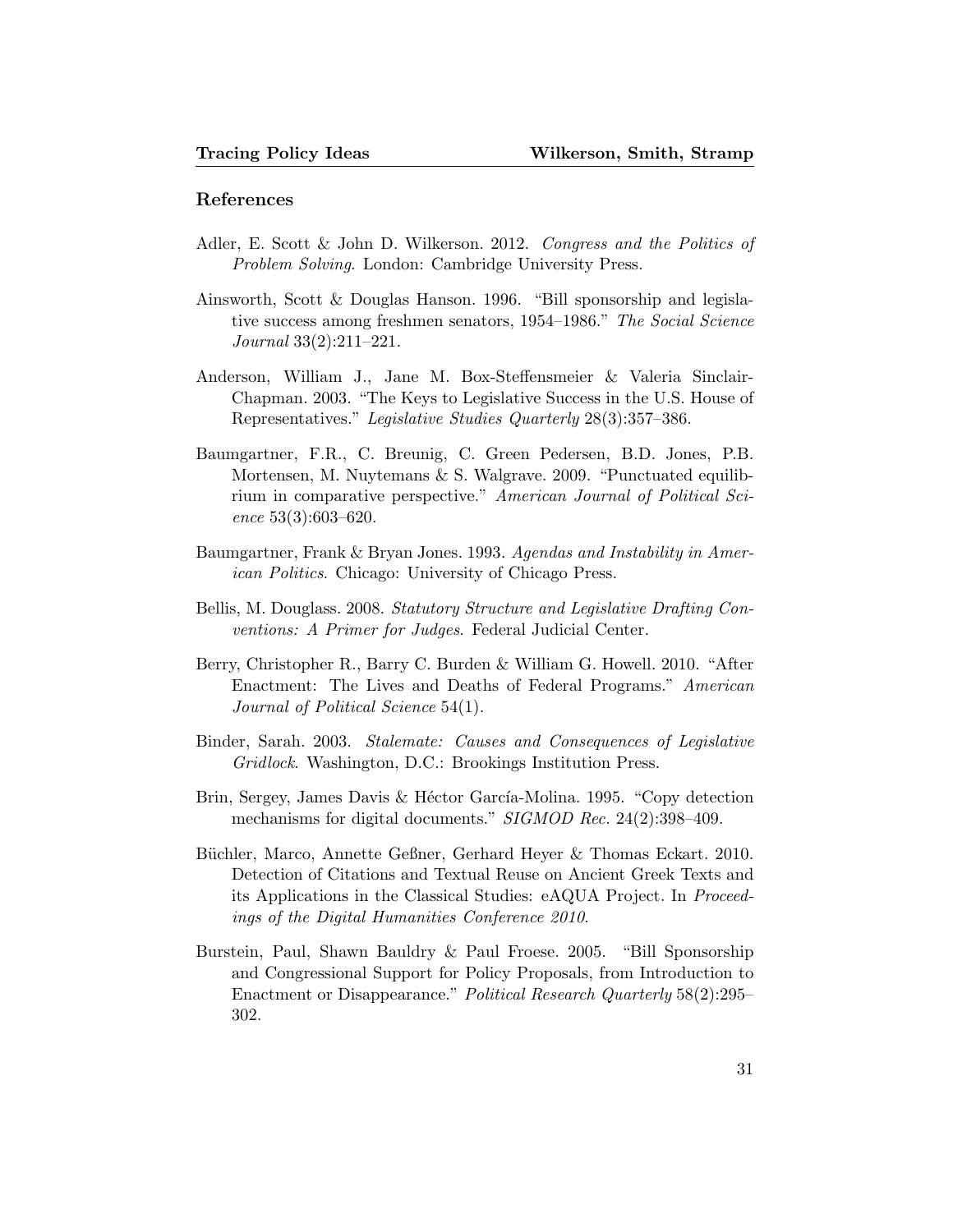- Clinton, Joshua D. & John S. Lapinski. 2006. "Measuring Legislative Accomplishment, 18771994." American Journal of Political Science 50(1):232– 249.
- Cox, Gary W. & Matthew McCubbins. 2005. Setting the Agenda: Responsible Party Government in the U.S. House of Representatives. New York: Cambridge University Press.
- DeGregorio, Christine A. 1999. Networks of Champions: Leadership, Access, and Advocacy in the U.S. House of Representatives. Ann Arbor, MI: University of Michigan Press.
- Dice, Lee R. 1945. "Measures of the Amount of Ecologic Association Between Species." *Ecology* 26(3):pp. 297–302. URL: http://www.jstor.org/stable/1932409
- Evans, C. Lawrence. 1991. Leadership in Committee: A Comparative Analysis of Leadership Behavior in the U.S. Senate. Ann Arbor, MI: University of Michigan Press.
- Hasecke, Edward B. & Jason D. Mycoff. 2007. "Party Loyalty and Legislative Success: Are Loyal Majority Party Members More Successful in the U.S. House of Representatives?" Political Research Quarterly 60(4):607–617.
- Hoad, Timothy C. & Justin Zobel. 2003. "Methods for identifying versioned and plagiarized documents." J. Am. Soc. Inf. Sci. Technol. 54(3):203– 215.

URL: http://dx.doi.org/10.1002/asi.10170

- Huberty, Mark. 2013. Applying Natural Language Processing for Computer Assisted Analysis of Legislative History: The LegHist Package for R. In unpublished paper. Presented at the 2013 Meetings of the American Political Science Association, August 2–Sept. 1, Chicago IL.
- Huston, Samuel, Alistair Moffat & W. Bruce Croft. 2011. Efficient indexing of repeated n-grams. In Proceedings of the fourth ACM international conference on Web search and data mining. WSDM '11 New York, NY, USA: ACM pp. 127–136.
- Joachims, T. 2002. Learning to Classify Text using Support Vector Machines. Kluwer/Springer.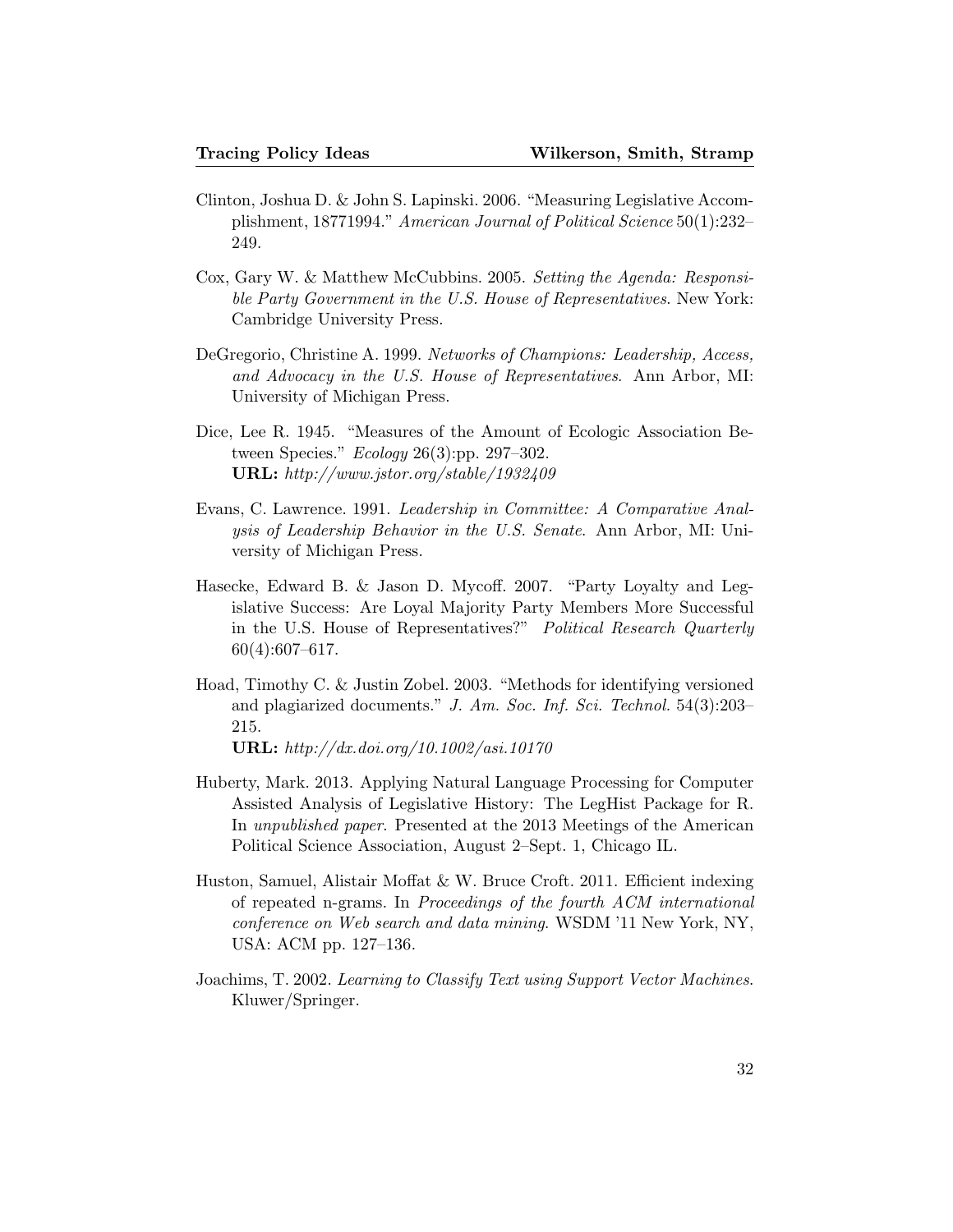- Kaiser, Robert. 2013. Act of Congress: How America's Essential Institution Works, and How It Doesn't. New York: Knopf.
- Kingdon, John. 1995. Agendas, Alternative, and Public Policies. New York: Harper Collins.
- Krehbiel, Keith. 1998. Pivotal Politics: A Theory of U.S. Lawmaking. Chicago: University of Chicago Press.
- Krutz, Glen. 2001. Hitching a Ride: Omnibus Legislating in the U.S. Congress. Columbus, OH: Ohio State University Press.
- Krutz, Glen S. 2005. "Issues and Institutions: Winnowing in the U.S. Congress." American Journal of Political Science 49(2):313–326. URL: http://dx.doi.org/10.1111/j.0092-5853.2005.00125.x
- Legro, Jeffrey W. 2000. "The Transformation of Policy Ideas." American Journal of Political Science 44(3):pp. 419–432.
- Maltzman, Forrest & Charles R. Shipan. 2008. "Change, Continuity, and the Evolution of the Law." American Journal of Political Science  $52(2):252-267.$
- Mayhew, David. 1991. Divided We Govern: Party Control, Lawmaking, and Investigations, 1946-1990. New Haven: Yale University Press.
- Miquel, Gerard Padro I & James M Snyder. 2006. "Legislative effectiveness and legislative careers." Legislative Studies Quarterly 31(3):347–381.
- Needleman, Saul B. & Christian D. Wunsch. 1970. "A general method applicable to the search for similarities in the amino acid sequence of two proteins." Journal of Molecular Biology 48(3):443–453. URL: http://dx.doi.org/10.1016/0022-2836(70)90057-4
- Poole, Keith T & Howard Rosenthal. 2000. Congress: A political-economic history of roll call voting. Oxford University Press.
- Quirk, Paul J. 1988. "In Defense of the Politics of Ideas." The Journal of *Politics* 50(1):pp. 31–41.
- Ryan, Josh, Anand Sokhey Gilad Wilkenfeld & Stefan Wojcik. 2013. Tracing the Legislative Process: A Network Approach. In unpublished manuscript. Prepared forthe Legislative Networks in Transatlantic Perspectives Workshop, April 15, 2013, Madison, WI.